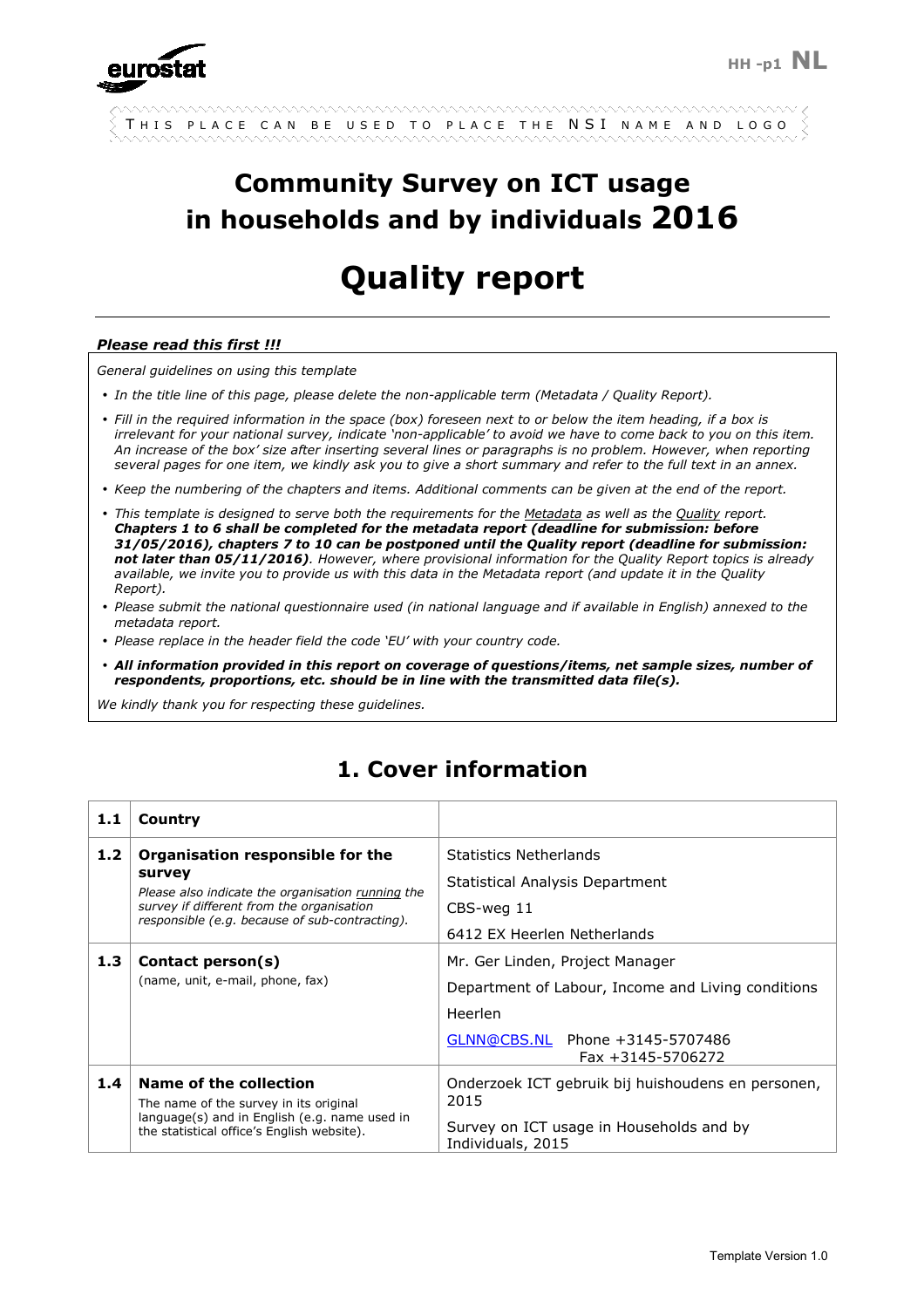

| 1.5 <sub>1</sub> | Date / Last update of this report<br>Please indicate the date of the last update of this<br>report, for the case we have several versions (i.e.<br>use different dates for the metadata report and the<br>quality report). | November 4 <sup>th</sup> 2016<br>New update: November 16 <sup>th</sup> 2016 |
|------------------|----------------------------------------------------------------------------------------------------------------------------------------------------------------------------------------------------------------------------|-----------------------------------------------------------------------------|
|------------------|----------------------------------------------------------------------------------------------------------------------------------------------------------------------------------------------------------------------------|-----------------------------------------------------------------------------|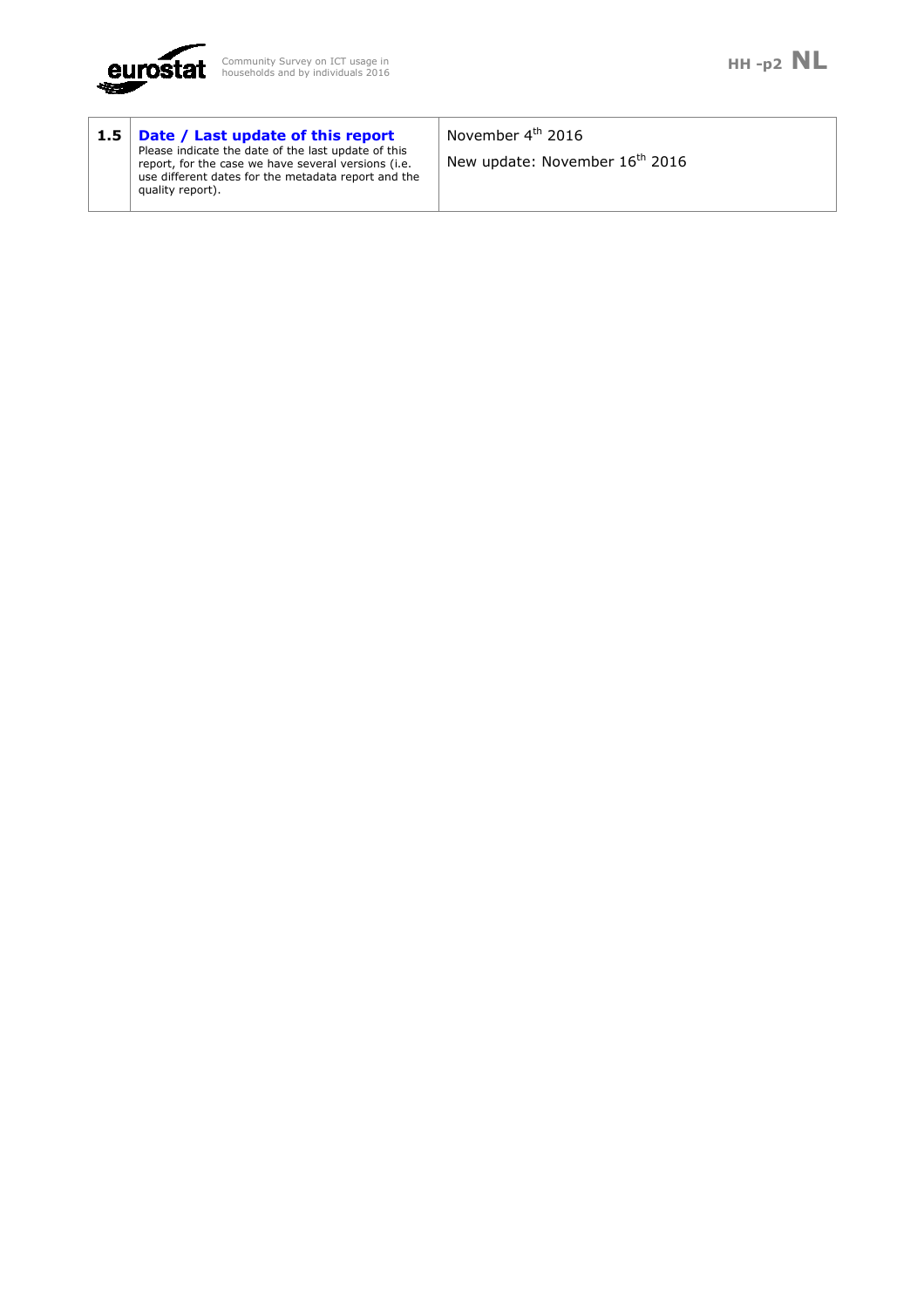

# **2. General methodological information**

### **2.1 Reference period(s)**

The main reference period for the ICT variables as well as the background variables, e.g. *first quarter of the year* or *last three months before the interview* (with an indication of the respective months), or a specific date.

Last three months before the day of interviewing

### **2.2 Survey period**

The beginning and end date – if already known – of the data collection period.

Data collection in April and May 2015. The start of the fieldwork is April 1th (last week of March letter of invitation to the sample persons). Usually May 31th is the last day of data collection.

### **2.3 Survey vehicle**

Stand-alone or embedded in another survey. If embedded, give a short description of the survey the ICT modules are inserted in.

Stand-alone survey

### **2.4 Survey type**

Short description of the survey type (face-to-face interview, self-administered mail survey, telephone interview, combination of techniques, other; etc.).

If a combination of techniques was applied, please indicate the proportion of each technique related to the total number of achieved interviews.

A mixed-mode of two data collection modes was applied. First step (CAWI: Computer Assisted Web Interviewing) and Second step (CATI: Computer Assisted Telephone Interviewing).

The proportion of CAWI of the total number of achieved interviews is 68%, CATI 32%

### **2.5 Survey participation**

Please indicate whether the survey is mandatory or voluntary.

The survey is voluntary ( as usual in the Netherlands)

### **2.6 Main methodological differences compared to previous survey(s)**

If any, indicate the changes in methodology that may have an impact on the (comparability over time of the) results delivered to Eurostat, e.g. survey type, change in reference period, new reference sampling frame, different scope, different grossing-up method, different treatment of non-response, etc. No need for giving detailed technical analyses, a bullet point overview of the main differences and the expected impact is sufficient.

The redesign of the ICT 2014 survey was maintained for the next annual ICT surveys in 2015 and 2016.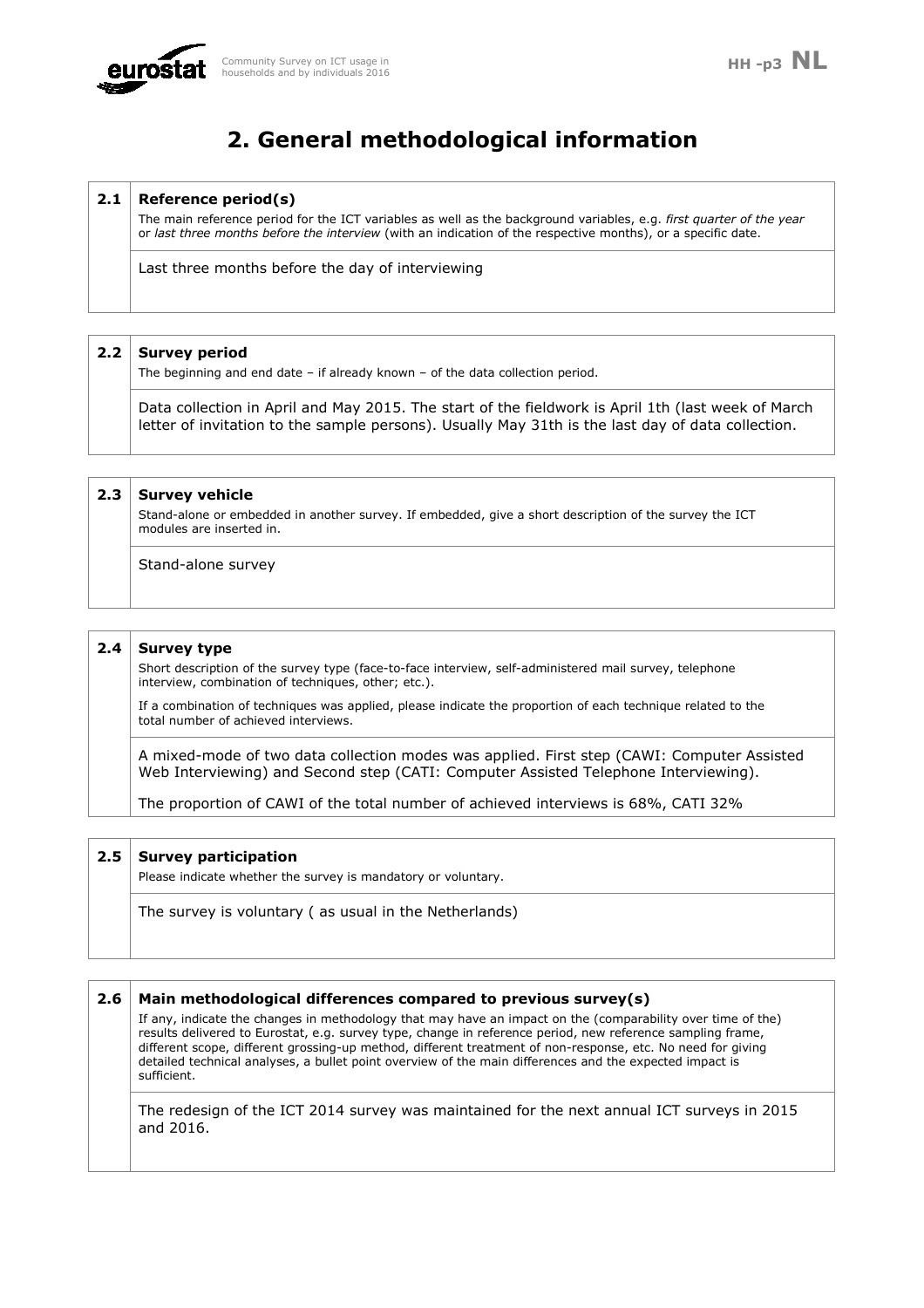# **3. Statistical unit(s), scope and target population**

| 3.1 | <b>Statistical unit</b><br>Please indicate whether the statistical unit follows recommendations<br>by ticking Yes or No (and specify the deviations, if any): |     |                                           |
|-----|---------------------------------------------------------------------------------------------------------------------------------------------------------------|-----|-------------------------------------------|
|     |                                                                                                                                                               | Yes | <b>No</b> (please specify the deviations) |
|     | Module A in the Eurostat model questionnaire:<br>households with at least one member aged 16 to 74                                                            | X   |                                           |
|     | Modules B to F in the Eurostat model questionnaire:<br>individuals aged 16 to 74                                                                              | X   |                                           |

#### **3.2 Age groups covered**

Please indicate the age scope (in the *Yes* column), or tick *No* if not applicable

|                               | Yes                   |                                         | No |
|-------------------------------|-----------------------|-----------------------------------------|----|
| Individuals younger than 16 ? |                       | If ticked, please specify (e.g. 12-15): |    |
|                               | $\boxtimes$           | $12 - 15$                               |    |
| Individuals aged 16 to 74 ?   | <b>X</b> (compulsory) |                                         |    |
| Individuals older than 74 ?   |                       | If ticked, please specify (e.g. 75-80): |    |
|                               | $\boxtimes$           | 75-high                                 |    |
|                               |                       |                                         |    |

### **3.3 Territorial coverage**

If applicable, indicate the parts of the country that are not included as well as an estimate of the resulting percentage of undercoverage (non-covered population compared to total country population).

The sample covers the total population in the Netherlands aged 12 years and older, living in private households

|     | <b>Universe</b>                                                                                                                                                                                                                                                                                                | <b>Households</b>                                                                    | <b>Individuals</b>                                                                   |
|-----|----------------------------------------------------------------------------------------------------------------------------------------------------------------------------------------------------------------------------------------------------------------------------------------------------------------|--------------------------------------------------------------------------------------|--------------------------------------------------------------------------------------|
| 3.4 | <b>Target population</b><br>The number of <i>households</i> and <i>individuals</i> in the target<br>population (scope, universe).<br>Please restrict the numbers to the Eurostat scope (if<br>additional age groups are covered in the national survey,<br>these can be reported separately between brackets). | $7.0$ mln<br>households with<br>at least one<br>member of 16-74<br>year              | $12.6$ mln<br>individuals aged<br>16-74 years old<br>living in private<br>households |
|     | If not directly available, please provide an estimate (e.g. based on<br>other social surveys).<br>If not applicable, please indicate why.<br>Should be updated for 1.4.2016                                                                                                                                    | (no additional<br>households for<br>the age group 12-<br>15 years)<br>date: 1.4.2016 | $0.8$ mln<br>individuals aged<br>12-15 years old<br>living in private<br>households  |
|     |                                                                                                                                                                                                                                                                                                                |                                                                                      | date: 1.4.2016                                                                       |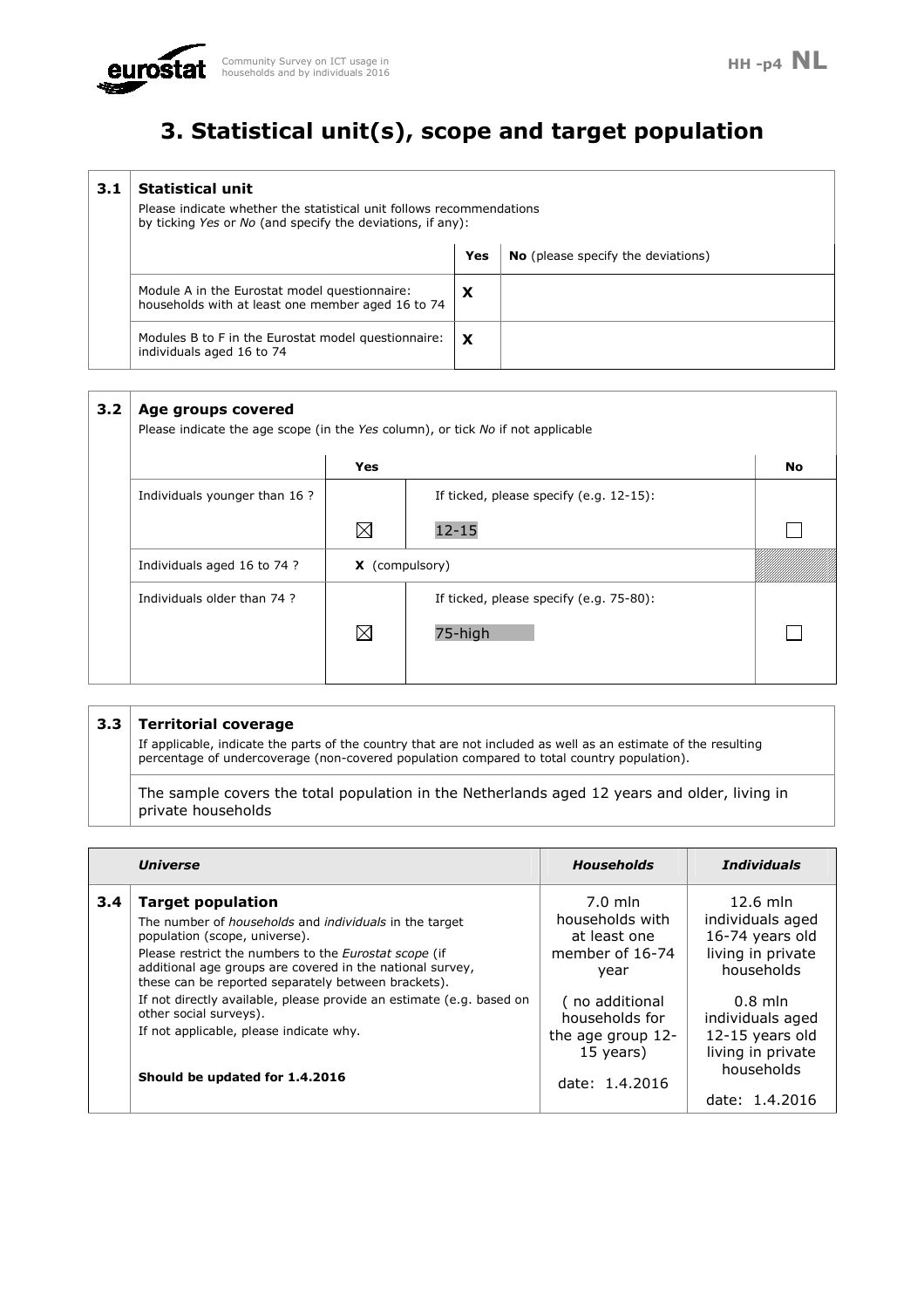

| $3.5^{\circ}$ | <b>Non-target population</b><br>The approximate number of <i>households</i> and <i>individuals</i> outside<br>the general scope of the survey (e.g. individuals younger than 16<br>or older than 74; households with all members over 74 years old),<br>i.e. the difference between the total population (in terms of<br>households or individuals) in the country and the target | $0.8$ mln<br>Households with<br>only members of<br>$75+$ | $1,2$ mln<br>individuals aged<br>75+ years old<br>living in private<br>households |
|---------------|-----------------------------------------------------------------------------------------------------------------------------------------------------------------------------------------------------------------------------------------------------------------------------------------------------------------------------------------------------------------------------------|----------------------------------------------------------|-----------------------------------------------------------------------------------|
|               | population).<br>If not applicable, please indicate why.                                                                                                                                                                                                                                                                                                                           | date: 1.4.2016                                           | 2.0 mln people<br>younger than 12                                                 |
|               | Should be updated for 1.4.2016                                                                                                                                                                                                                                                                                                                                                    |                                                          | years and about<br>0.3 mln people<br>living in<br>institutions                    |
|               |                                                                                                                                                                                                                                                                                                                                                                                   |                                                          | date: 1.4.2016                                                                    |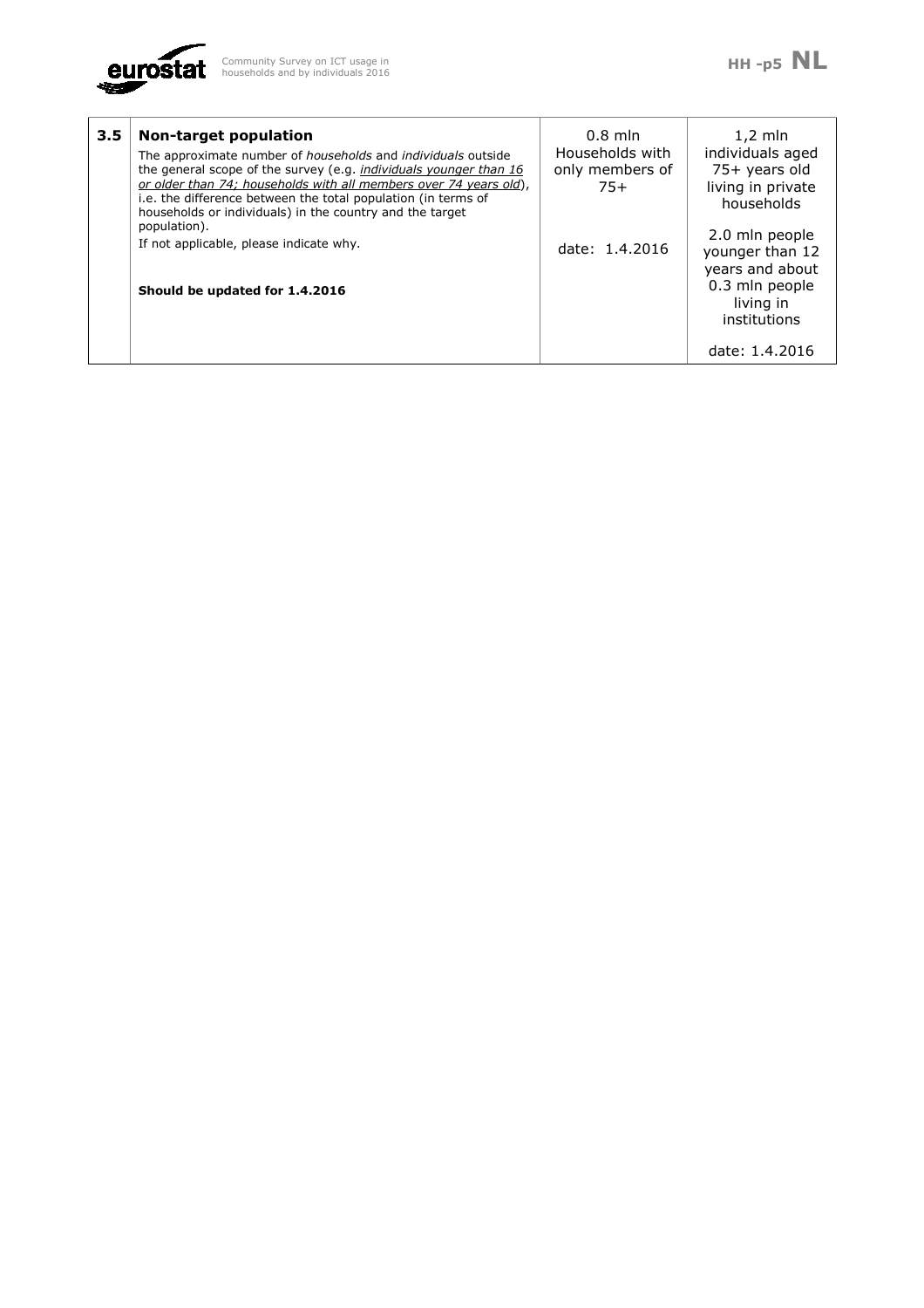

# **4. Questionnaire**

#### **4.1 Adoption of** *MANDATORY* **questions and items from the Eurostat model questionnaire 2016**

The questions listed below and its items reflect the required coverage of subjects and characteristics of Annex 2 of the **Commission Regulation (EC) 2015/2003 of 10 November 2015**. Please indicate in the table possible comments on the question/item coverage in your national questionnaire, e.g. insertion of additional items, different reporting periods, deviations in the routing of ordering of the questions and/or items (see also §4.4), differences in definitions or classifications, alternative sources used (esp. in the background characteristics).

Where applicable, please report on the coverage of the questions for age groups beyond the standard scope, i.e. for respondents younger than 16 or for respondents older than 74. Possible comments on this issue can be added to the general column on deviations.

|                | Question                                                                                                                                                                                                                            | Any deviations from question / items<br>in Model Questionnaire                                                        |   | <b>Covered for other</b><br>age groups?<br>$16$<br>$\rightarrow$ if not<br>applicable,<br>please leave<br>blank<br>X<br>x<br>X<br>$\rightarrow$ if not<br>applicable,<br>please leave<br>blank<br>x<br>x<br>x |       |
|----------------|-------------------------------------------------------------------------------------------------------------------------------------------------------------------------------------------------------------------------------------|-----------------------------------------------------------------------------------------------------------------------|---|---------------------------------------------------------------------------------------------------------------------------------------------------------------------------------------------------------------|-------|
|                |                                                                                                                                                                                                                                     |                                                                                                                       |   |                                                                                                                                                                                                               | $>74$ |
|                | <b>Module A: Access to selected ICTs</b>                                                                                                                                                                                            |                                                                                                                       |   |                                                                                                                                                                                                               |       |
| A1             | Do you or anyone in your household have access<br>to the Internet at home?                                                                                                                                                          | No deviations                                                                                                         |   |                                                                                                                                                                                                               | x     |
| A2             | What types of Internet connection are used at<br>home?                                                                                                                                                                              | No deviations                                                                                                         |   |                                                                                                                                                                                                               | x     |
| A3             | What are the reasons for not having access to<br>the Internet at home?                                                                                                                                                              | No deviations                                                                                                         |   |                                                                                                                                                                                                               | x     |
|                | Module B: Use of the Internet                                                                                                                                                                                                       |                                                                                                                       |   |                                                                                                                                                                                                               |       |
| B1             | When did you last use the Internet?                                                                                                                                                                                                 | No deviations                                                                                                         |   |                                                                                                                                                                                                               | x     |
| <b>B2</b>      | How often on average did you use the Internet<br>in the last 3 months?                                                                                                                                                              | No deviations                                                                                                         |   |                                                                                                                                                                                                               | x     |
| B <sub>3</sub> | On which of the following devices did you use<br>the Internet in the last 3 months?                                                                                                                                                 | No deviations                                                                                                         |   |                                                                                                                                                                                                               | x     |
| B4             | For which of the following activities did you use<br>the Smart TV in the last 3 months?                                                                                                                                             | No deviations                                                                                                         |   | x                                                                                                                                                                                                             | x     |
| <b>B5</b>      | Did you use any of the following mobile devices<br>to access the Internet away from home or work<br>in the last 3 months?                                                                                                           | Tablet is asked as a separate mobile device                                                                           | X |                                                                                                                                                                                                               | x     |
| B6             | For which of the following activities did you use<br>the Internet in the last 3 months for private<br>purposes? (18 items)                                                                                                          | Item c: Separated items for participating in<br>social networks and also for frequency of<br>participating            |   | x                                                                                                                                                                                                             | X     |
| B7             | Did you use storage space on the Internet to<br>save documents, pictures, music, video or other<br>files for private purposes in the last 3 months,<br>e.g. Google Drive, Dropbox, Windows OneDrive,<br>iCloud, Amazon Cloud Drive? | No deviations                                                                                                         | X |                                                                                                                                                                                                               | x     |
| B8             | Have you conducted any of the following<br>learning activities over the internet for<br>educational, professional or private purposes in<br>the last 3 months?                                                                      | No deviations                                                                                                         | x |                                                                                                                                                                                                               | x     |
|                | Module C : Use of e-Government                                                                                                                                                                                                      |                                                                                                                       |   |                                                                                                                                                                                                               |       |
| C1             | Did you contact or interact with public<br>authorities or public services over the internet<br>for private purposes in the last 12 months for<br>the following activities?                                                          | Separated questions are used for the<br>measuring of contact or interact of public<br>authorities and public services |   | $\mathsf{x}$                                                                                                                                                                                                  | x     |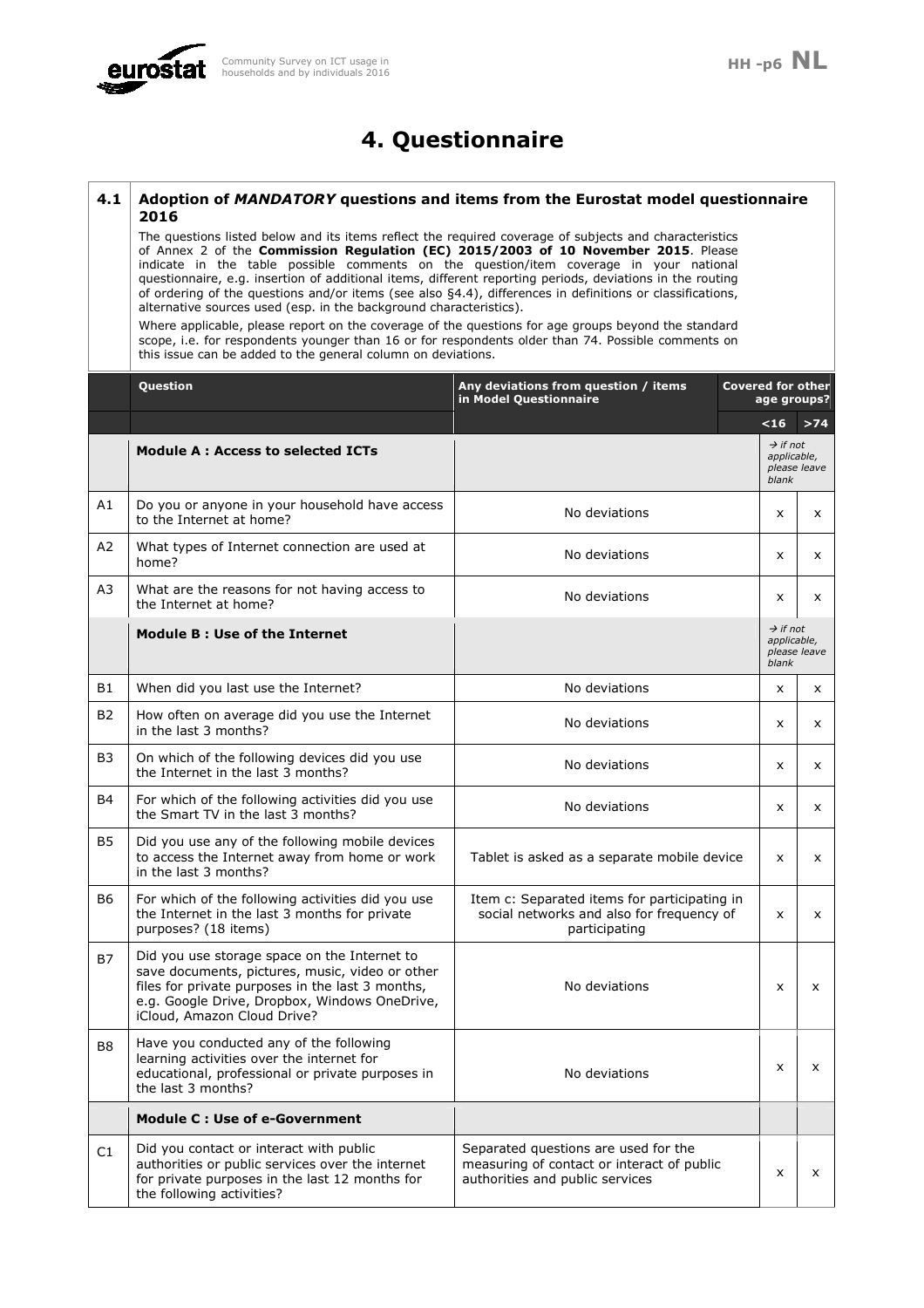

|                | Question                                                                                                                                                                                                                      | Any deviations from question / items<br>in Model Questionnaire      | <b>Covered for other</b><br>age groups? |                                                              |
|----------------|-------------------------------------------------------------------------------------------------------------------------------------------------------------------------------------------------------------------------------|---------------------------------------------------------------------|-----------------------------------------|--------------------------------------------------------------|
|                |                                                                                                                                                                                                                               |                                                                     | <16                                     | $>74$                                                        |
| C <sub>2</sub> | What were the reasons for not submitting<br>completed forms to public authorities' websites<br>for private purposes in the last 12 months?                                                                                    | No deviations                                                       | $\mathsf{x}$                            | x                                                            |
|                | <b>Module D : Use of e-Commerce</b>                                                                                                                                                                                           |                                                                     |                                         | $\rightarrow$ if not<br>applicable,<br>please leave<br>blank |
| D1             | When did you last buy or order goods or services<br>for private use over the Internet?                                                                                                                                        | Separated question for excluding SMS/MMS<br>or manually typed mails | X                                       | x                                                            |
| D <sub>2</sub> | What types of goods or services did you buy or<br>order over the Internet for private use in the last<br>12 months?                                                                                                           | No deviations                                                       | X                                       | X                                                            |
| D3             | From whom did you buy or order goods or<br>services for private purpose over the Internet in<br>the last 12 months?                                                                                                           | No deviations                                                       | X                                       | x                                                            |
| D <sub>4</sub> | How many times did you order or buy goods or<br>services over the Internet for private use in the<br>last 3 months?                                                                                                           | No deviations                                                       | X                                       | x                                                            |
| D5             | How much as an estimate did you spend buying<br>or ordering goods or services over the Internet<br>(excluding shares or other financial services) for<br>private use in the last 3 months?                                    | No deviations                                                       | X                                       | x                                                            |
| D7             | How often did you use the following online<br>information before you bought or ordered goods<br>or services over the Internet for private use in<br>the last 12 months?                                                       | No deviations                                                       | X                                       | x                                                            |
| D8             | Have you bought or ordered any good or service<br>for private use over the Internet by<br>clicking/buying straightaway through an<br>advertisement on a social media website or app<br>(e.g. Facebook) in the last 12 months? | No deviations                                                       | X                                       | x                                                            |
| D9             | Did you carry out any of the following financial<br>activities over the internet (excluding e-mail) for<br>private purposes in the last 12 months?                                                                            | No deviations                                                       | X                                       | x                                                            |
|                | <b>Module E: E-Skills</b>                                                                                                                                                                                                     |                                                                     |                                         | $\rightarrow$ if not<br>applicable,<br>please leave<br>blank |
| E1             | Which of the following computer or mobile<br>device related activities have you carried out in<br>the last 12 months?                                                                                                         | No deviations                                                       |                                         | 16x<br>>74x                                                  |
| E <sub>2</sub> | Which of the following software related activities<br>have you carried out in the last 12 months?                                                                                                                             | No deviations                                                       |                                         | 16x<br>>74                                                   |
|                | Module F: Privacy and protection of<br>personal identity                                                                                                                                                                      |                                                                     |                                         | $\rightarrow$ if not<br>applicable,<br>please leave<br>blank |
| F1             | What type of personal information did you<br>provide over the internet in the last 12 months?                                                                                                                                 | No deviations                                                       | X                                       | X                                                            |
| F <sub>2</sub> | Have you carried out any of the following to<br>manage access to your personal information on<br>the internet in the last 12 months?                                                                                          | No deviations                                                       | x                                       | x                                                            |
| F3             | Did you know that cookies can be used to trace<br>movements of people on the Internet, to make a<br>profile of each user and service them tailored<br>ads?                                                                    | No deviations                                                       | x                                       | x                                                            |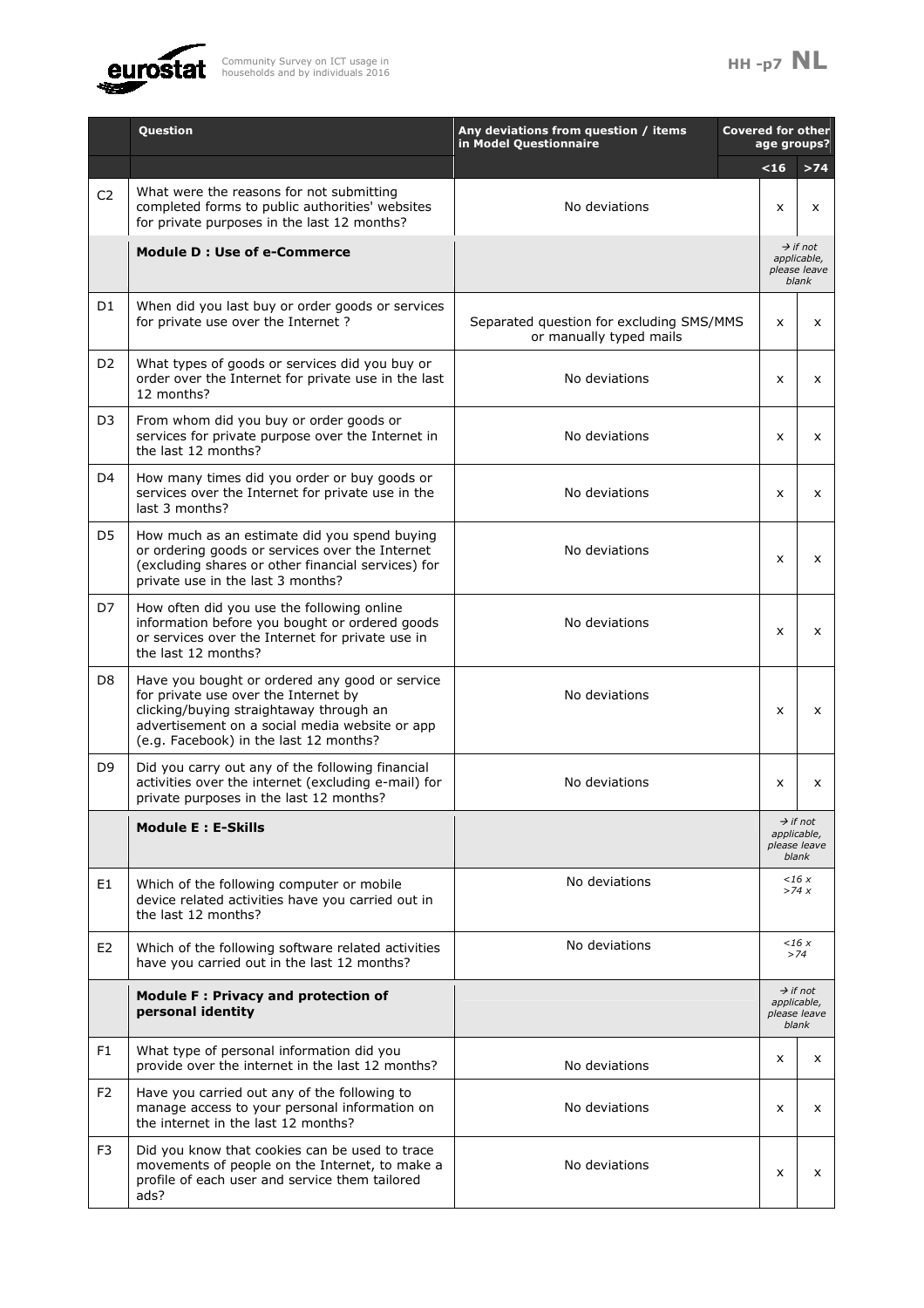

|                | <b>Question</b>                                                                                                                   | Any deviations from question / items<br>in Model Questionnaire | <b>Covered for other</b> | age groups?                                                  |                           |
|----------------|-----------------------------------------------------------------------------------------------------------------------------------|----------------------------------------------------------------|--------------------------|--------------------------------------------------------------|---------------------------|
|                |                                                                                                                                   |                                                                |                          | $<16$                                                        | $>74$                     |
| F <sub>5</sub> | Have you ever changed the settings in your<br>internet browser to prevent or limit the amount<br>of cookies put on your computer? | No deviations                                                  |                          | X                                                            | $\mathsf{x}$              |
| F <sub>6</sub> | Do you use anti-tracking software (software that<br>limits the ability to track your activities on the<br>internet)?              | No deviations                                                  |                          | x                                                            | $\boldsymbol{\mathsf{x}}$ |
|                | Socio-demographic background variables                                                                                            |                                                                |                          | $\rightarrow$ if not<br>applicable.<br>please leave<br>blank |                           |
| G <sub>1</sub> | Age                                                                                                                               | No deviations (register)                                       |                          | x                                                            | x                         |
| G <sub>2</sub> | Sex                                                                                                                               | No deviations (register)                                       |                          | X                                                            | X                         |
| G <sub>3</sub> | Country of birth                                                                                                                  | No deviations (register)                                       |                          | x                                                            | $\mathsf{x}$              |
| G4             | Country of citizenship                                                                                                            | No deviations (register)                                       |                          | X                                                            | $\mathsf{x}$              |
| G <sub>6</sub> | Educational level (according to ISCED 2011)                                                                                       | No deviations                                                  |                          | $\mathsf{x}$                                                 | $\mathsf{x}$              |
| G7             | Employment situation - mandatory variables -                                                                                      | No deviations                                                  |                          | $\mathsf{x}$                                                 | $\mathsf{x}$              |
| G8             | Occupation (according to ISCO, 4 variables)                                                                                       | No deviations                                                  |                          | na                                                           | na                        |
| G9             | Region of Residence, NUTS 1                                                                                                       | No deviations (register)                                       |                          | x                                                            | $\mathsf{x}$              |
| G11            | Geographical location: «less developed region«,<br>«transition region«, «more developed region«                                   | No deviations (register)                                       |                          | X                                                            | $\mathsf{x}$              |
| G12            | Degree of urbanisation                                                                                                            | No deviations (register)                                       |                          | X                                                            | $\mathsf{x}$              |
| G13            | Number of members in the household<br>- mandatory variable -                                                                      | No deviations                                                  |                          | x                                                            | $\mathsf{x}$              |
| G14            | of which, number of children under 16<br>- mandatory variable -                                                                   | No deviations                                                  |                          | x                                                            | X                         |

### **4.2 Adoption of** *OPTIONAL* **questions and items from the Eurostat model questionnaire 2016**

Please indicate in the table below if and which optional variables and questions were included in the national questionnaire.

For each question or item, an "x" in the column named Question included means that it was included in the national questionnaire. Where applicable, please report also on the coverage of the questions for age groups beyond the standard scope, i.e. for respondents younger than 16 or for respondents older than 74.

|                  | <b>Question / Item</b>                               | <b>Question</b><br>included ? | Any deviations from<br>question / items in<br><b>Model Questionnaire</b>                                                                                         |  | <b>Covered for other</b><br>age groups? |       |  |
|------------------|------------------------------------------------------|-------------------------------|------------------------------------------------------------------------------------------------------------------------------------------------------------------|--|-----------------------------------------|-------|--|
|                  |                                                      |                               |                                                                                                                                                                  |  | $16$                                    | $>74$ |  |
| A2c              | Dial-up access over normal telephone line<br>or ISDN | $\bowtie$                     | Yes, the order of the questions<br>is different and some more sub<br>questions are used                                                                          |  | x                                       | x     |  |
| A <sub>2</sub> d | Mobile narrowband connection (less than<br>3G)       |                               | See A <sub>2</sub> c                                                                                                                                             |  | x                                       |       |  |
| B8d              | Other (learning activities over the<br>internet)     | ⊠                             | In the national questionnaire<br>some more sub questions are<br>used and because of this the<br>answer option <i>other</i> can have a<br>different meaning here. |  | x                                       |       |  |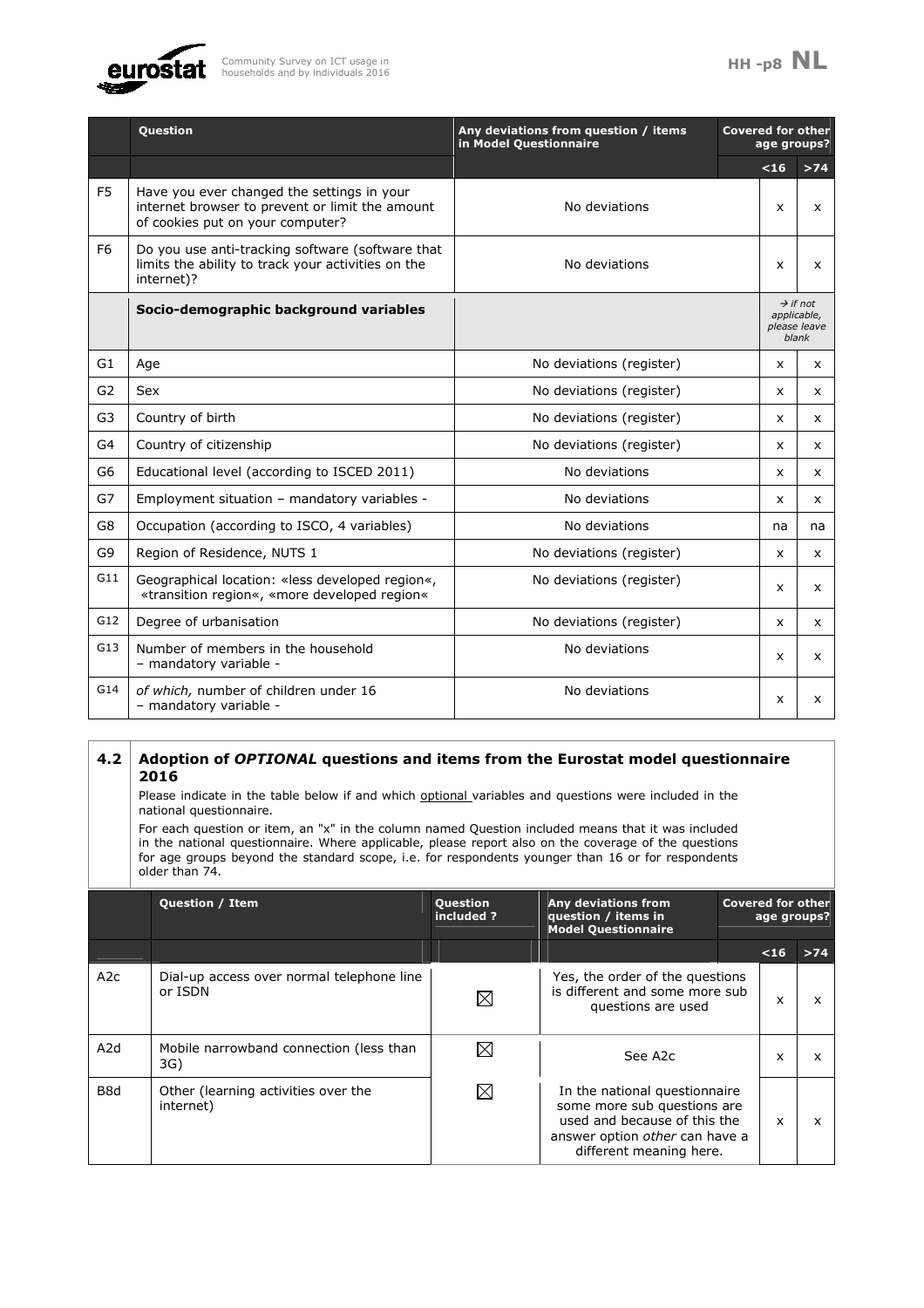



|                  | Question / Item                                                                                                                                                        | <b>Question</b><br>included? | <b>Any deviations from</b><br>question / items in<br><b>Model Questionnaire</b> | <b>Covered for other</b><br>age groups? |       |
|------------------|------------------------------------------------------------------------------------------------------------------------------------------------------------------------|------------------------------|---------------------------------------------------------------------------------|-----------------------------------------|-------|
|                  |                                                                                                                                                                        |                              |                                                                                 | <16                                     | $>74$ |
| C <sub>2</sub> e | Reason for not submitting completed<br>forms: Lack of or problems with<br>electronic signature or electronic<br>ID/certificate                                         | $\boxtimes$                  | No deviations                                                                   | x                                       | x     |
| D6               | Did you encounter any of the following<br>problems when buying or ordering goods<br>or services over the Internet for private<br>use in the last 12 months? (10 items) | $\boxtimes$                  | No deviations                                                                   | x                                       | x     |
| F4               | How concerned are you with your online<br>activities being recorded to provide you<br>with tailored advertising?                                                       | $\boxtimes$                  | No deviations                                                                   | x                                       | x     |
| G5               | De facto marital status                                                                                                                                                | $\boxtimes$                  | No deviations (register)                                                        | x                                       | x     |
| G7               | Full time employment                                                                                                                                                   | $\boxtimes$                  | No deviations                                                                   | X                                       | x     |
| G7               | Part time employment                                                                                                                                                   | $\boxtimes$                  | No deviations                                                                   | x                                       | x     |
| G7               | Employee                                                                                                                                                               | $\boxtimes$                  | No deviations                                                                   | x                                       | x     |
| G7               | Employee, permanent                                                                                                                                                    | $\boxtimes$                  |                                                                                 |                                         |       |
| G7               | Employee, temporary                                                                                                                                                    | $\boxtimes$                  |                                                                                 |                                         |       |
| G7               | Self-employed (incl. family workers)                                                                                                                                   | $\boxtimes$                  | No deviations                                                                   | x                                       | x     |
| G7               | Economic sector (10 items)                                                                                                                                             | $\boxtimes$                  | No deviations                                                                   | x                                       | x     |
| G7               | Details on status for other, not in the<br>labour force (5 items)                                                                                                      |                              |                                                                                 |                                         |       |
| G8               | Coverage of all ISCO-08 2-digit<br>categories                                                                                                                          | $\boxtimes$                  | No deviations                                                                   | na                                      | na    |
| G10              | Region of Residence, NUTS 2                                                                                                                                            | $\boxtimes$                  | No deviations (register)                                                        | X                                       | x     |
|                  | Region of Residence, NUTS 3 for<br>production of new regional breakdowns<br>(rural/intermediate/urban)                                                                 | $\boxtimes$                  | No deviations (register)                                                        | x                                       | x     |
| G13              | Number of persons aged 16-24                                                                                                                                           | $\boxtimes$                  | No deviations (register)                                                        | x                                       |       |
| G13              | Number of students aged 16-24                                                                                                                                          | $\boxtimes$                  | No deviations (register)                                                        | x                                       | x     |
| G13              | Number of persons aged 25-64                                                                                                                                           | $\boxtimes$                  | No deviations (register)                                                        | x                                       | x     |
| G13              | Number of persons aged more than or<br>equal to 65                                                                                                                     | $\boxtimes$                  | No deviations (register)                                                        | x                                       | x     |
| G14              | Number of children aged from 14 to 15                                                                                                                                  | $\boxtimes$                  | No deviations (register)                                                        | x                                       | x     |
| G14              | Number of children aged from 5 to 13                                                                                                                                   | $\boxtimes$                  | No deviations (register)                                                        | x                                       | x     |
| G14              | Number of children aged less than or<br>equal to 4                                                                                                                     | $\boxtimes$                  | No deviations (register)                                                        | x                                       | x     |
| G15              | Household income in quartiles                                                                                                                                          | $\boxtimes$                  | No deviations (register)                                                        | x                                       | x     |
| G15              | Household income (equivalised) in<br>quintiles                                                                                                                         | $\boxtimes$                  | No deviations (register)                                                        | x                                       | x     |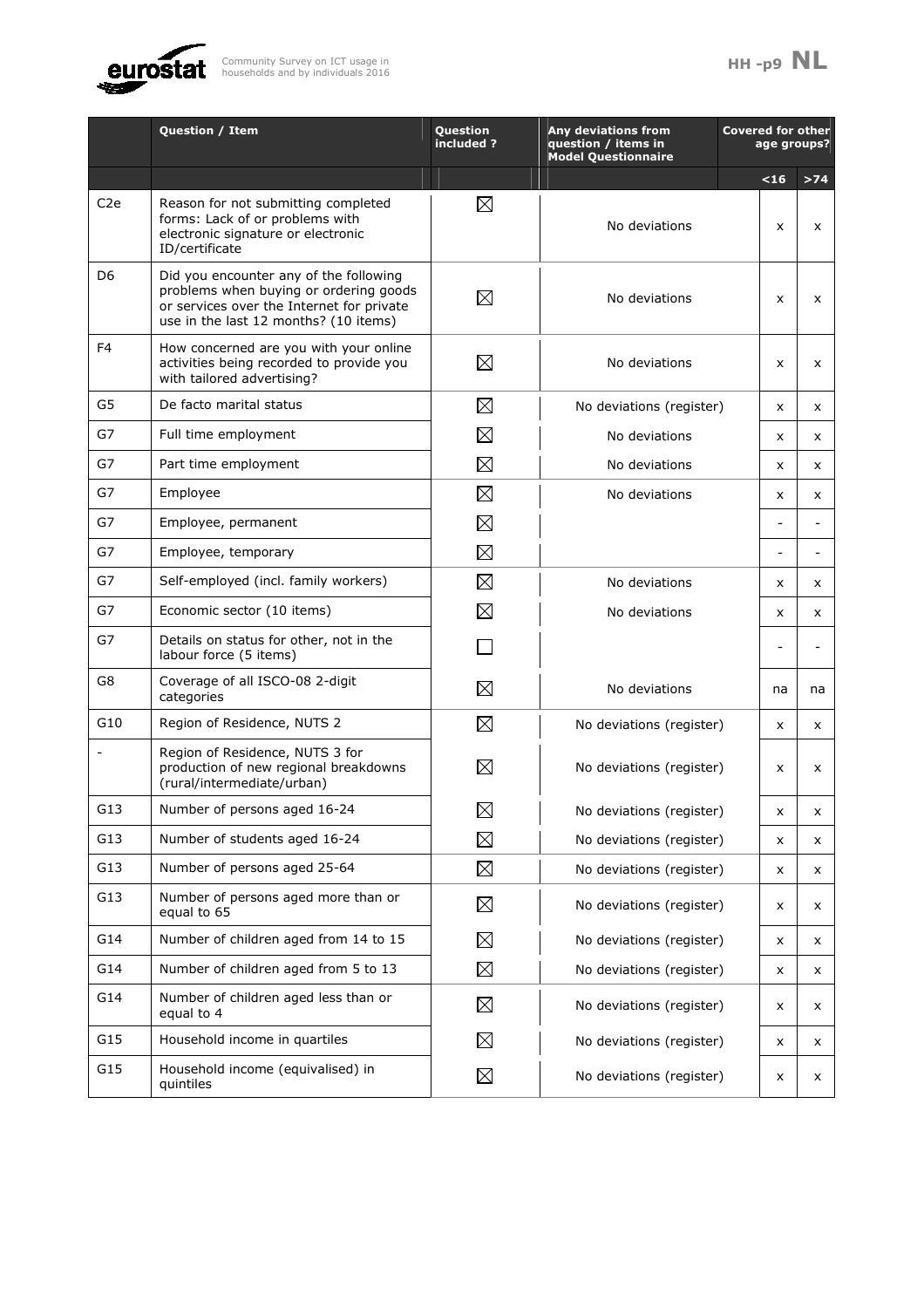

### **4.3 Additional questions introduced in the national questionnaire, if any**

- Access to devices and devices with access internet in the household
- Receiver for digital radio
- Place of internet use
- Some internet activities (downloading film, music, finding job, discussion forum for social or political topics)

| 4.4 | Effects of deviations from the routing used in the Eurostat model questionnaire, if any |
|-----|-----------------------------------------------------------------------------------------|
|     | No effects of deviations                                                                |
|     |                                                                                         |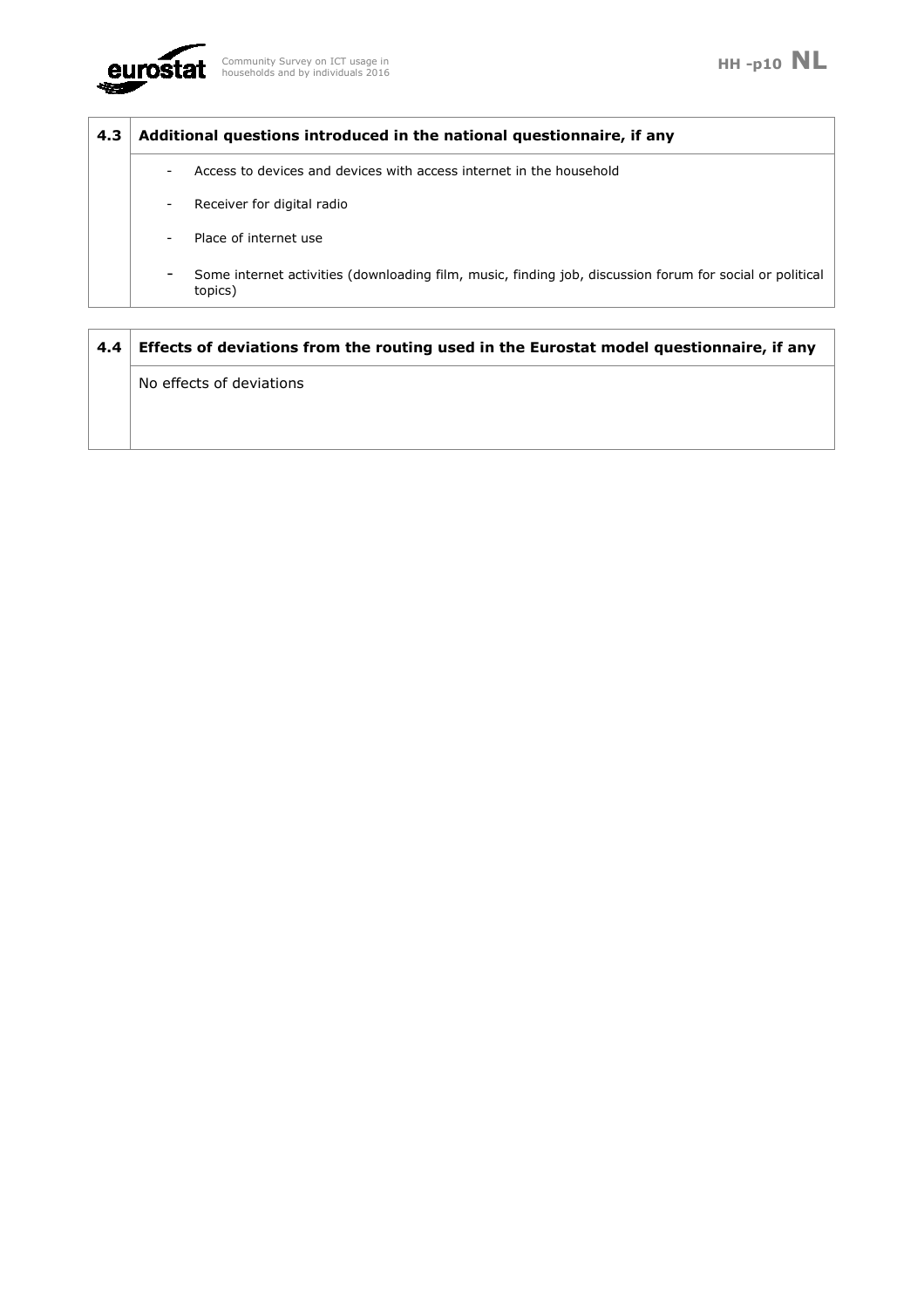

# **5. Sampling frame**

### **5.1 Name and short description of the sampling frame or register used**

Please mention the frame population and the units listed therein (e.g. districts, municipalities, addresses, households, persons, telephone numbers, etc.).

If the sample is selected from a sample of another survey, from a micro-census or from a master sample (in the case of multi-phase sampling designs), then please mention the frame population used for the other survey/the micro-census/the master sample.

If more than one sampling frame are used e.g. one sampling frame for each sampling stage or one sampling frame for each national region, then please mention all of them.

Please describe if different frames are used to draw the sample and to gross up.

Please mention if RDD (Random Digit Dialling) is used.

Sample frame: Municipal Population Register (GBA). This register contains all the persons who are registered in Dutch municipalities

| 5.2 | Is the sample drawn from another survey sample, master<br>sample or micro-census?                                                                                                                                                                                                                                                                                                                       |  | No.         |
|-----|---------------------------------------------------------------------------------------------------------------------------------------------------------------------------------------------------------------------------------------------------------------------------------------------------------------------------------------------------------------------------------------------------------|--|-------------|
|     | If yes, please, name the survey: Insert text<br>If yes, then the sampling stages used to select the other survey sample<br>have to be further included in the description of sampling design.<br>If yes, then we have a case of multi-phase sampling.                                                                                                                                                   |  | $\boxtimes$ |
| 5.3 | Known shortcomings of the sampling frame, if any<br>Shortcomings in terms of timeliness (e.g. time lag between last update of the sampling frame and the<br>moment of the actual sampling), geographical coverage, coverage of different subpopulations, etc.                                                                                                                                           |  |             |
|     | Advantage of using the Municipal Population Register is the actuality of information from the<br>registered individuals. Information about birth, death, move (house), new addresses et cetera is<br>coming in daily. Regular the information is incorporated in the mentioned register. After the<br>register is brought up to date in month t, individuals are selected for interviewing in month t+2 |  |             |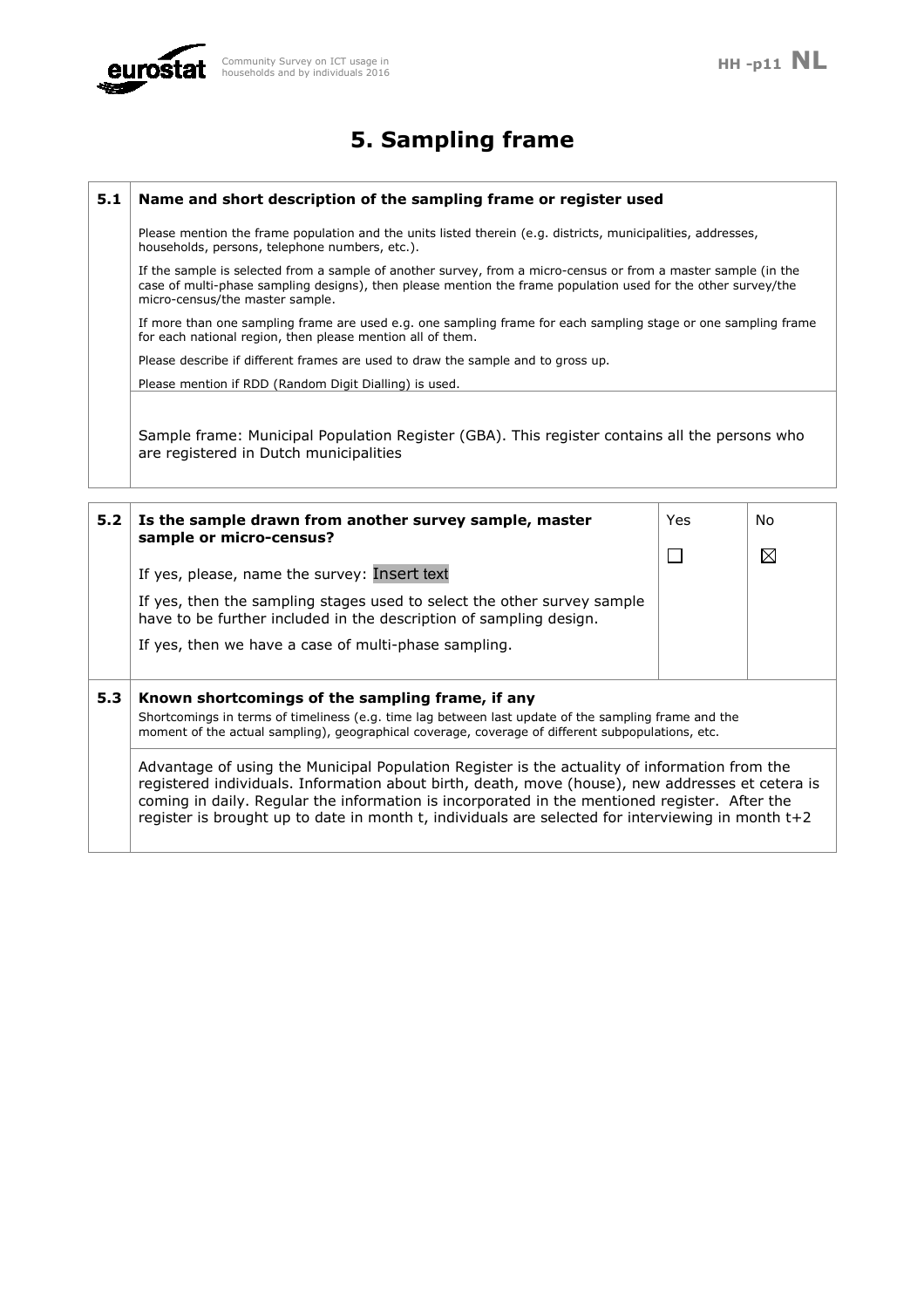

# **6. Sampling design**

| 6.1 | Is the sampling design a probability design?                                                                                                                                                                                                                                                                                                                                                                                      | Yes | No |  |
|-----|-----------------------------------------------------------------------------------------------------------------------------------------------------------------------------------------------------------------------------------------------------------------------------------------------------------------------------------------------------------------------------------------------------------------------------------|-----|----|--|
|     | A probability sampling design ensures known probabilities for units selected. In<br>practice, non-response generally makes samples depart from the probability ones.<br>However, the point here is to report on whether or not the gross sample (net sample<br>plus non-respondents) has been selected in a probability way.                                                                                                      |     |    |  |
| 6.2 | What is the number of sampling stages?                                                                                                                                                                                                                                                                                                                                                                                            |     |    |  |
|     | If the survey sample is selected from a sample of another survey, from the micro-census or from the master<br>sample, then please include the number of sampling stages from all sampling phases into the total number of<br>sampling stages.                                                                                                                                                                                     |     |    |  |
|     | If there are differences in the same country with regard to the number of sampling stages for different population<br>groups, e.g. one-stage sampling in urban areas and two-stage sampling in rural areas, then report the number of<br>sampling stages for each of the population groups.                                                                                                                                       |     |    |  |
|     | For the ICT survey a stratified two-stage sample is used                                                                                                                                                                                                                                                                                                                                                                          |     |    |  |
| 6.3 | Is there (explicit) stratification at the first stage?                                                                                                                                                                                                                                                                                                                                                                            | Yes | No |  |
|     | If there are differences as regards stratification at stage 1 between population groups<br>(e.g. rural/urban, etc.), then please answer separately for each case.                                                                                                                                                                                                                                                                 |     |    |  |
| 6.4 | What are the stratification variables at the first stage?                                                                                                                                                                                                                                                                                                                                                                         |     |    |  |
|     | Examples:                                                                                                                                                                                                                                                                                                                                                                                                                         |     |    |  |
|     | -region/ province/ county/ district/ code of administrative territories;<br>-size/ population density/ degree of urbanisation;<br>-type of municipality/ settlement;<br>-type of residence: urban/ rural;<br>-age, gender, etc.                                                                                                                                                                                                   |     |    |  |
|     | In the first stage NUTS3 is used as stratification variable. Then municipalities are selected. Large<br>municipalities being selected with a probability of 1. All the other municipalities are selected at random,<br>taking into account the size of the municipalities. In the second stage the number of individuals, as<br>determined for every municipality, are selected. Individuals from 12 year and older are selected. |     |    |  |
|     |                                                                                                                                                                                                                                                                                                                                                                                                                                   |     |    |  |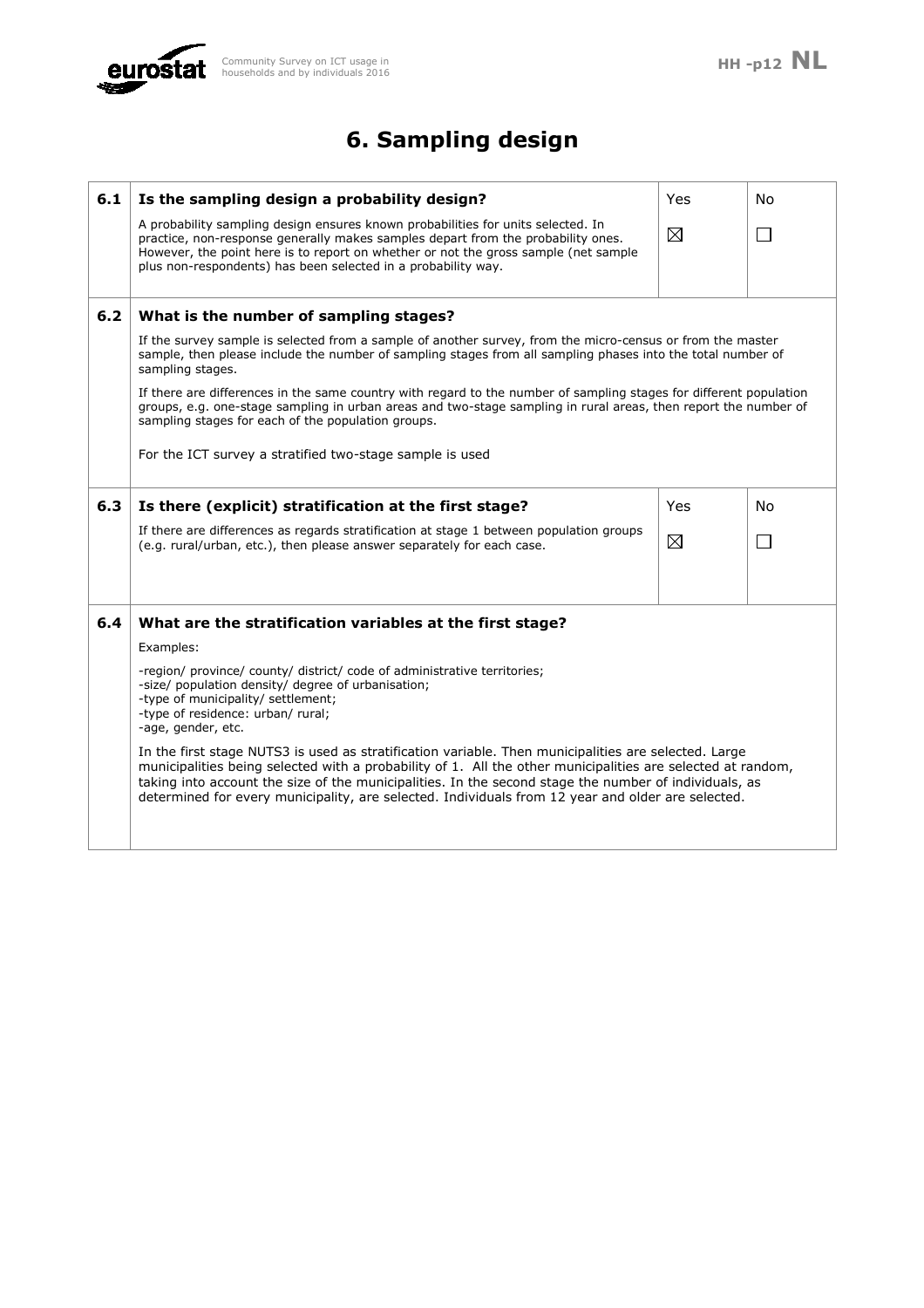

| 6.5 | What is the sampling method at the first stage?                                                                                                                                                                                                                                                                                                                                              |             |    |  |  |
|-----|----------------------------------------------------------------------------------------------------------------------------------------------------------------------------------------------------------------------------------------------------------------------------------------------------------------------------------------------------------------------------------------------|-------------|----|--|--|
|     | The sampling method (for the sampling units) refers to the way the sample is selected. For example, the sampling<br>method can be a simple random sampling, whereby all samples are given the same probability of selection. Other<br>possible methods include systematic sampling with equal or unequal probabilities, other proportional-to-size<br>sampling $(\pi ps)$ , etc.             |             |    |  |  |
|     | Please mention if the systematic sampling has stratification effect (gives rise to implicit stratification). If there are<br>differences as regards the sampling design at stage 1 between population groups (e.g. rural/urban, etc.), then<br>please answer separately for each case.                                                                                                       |             |    |  |  |
|     | $\Box$<br>Exhaustive selection<br>$\Box$<br>Simple random sampling<br>$\Box$                                                                                                                                                                                                                                                                                                                 |             |    |  |  |
|     | Systematic sampling with equal probabilities<br>$\Box$<br>With stratification effect,<br>please mention the related auxiliary variable: Insert Text                                                                                                                                                                                                                                          |             |    |  |  |
|     | Without stratification effect<br>$\blacksquare$<br>$\boxtimes$<br>Systematic sampling with probabilities proportional-to-size                                                                                                                                                                                                                                                                |             |    |  |  |
|     | With stratification effect,<br>$\bowtie$<br>please mention the related auxiliary variable: Insert text                                                                                                                                                                                                                                                                                       |             |    |  |  |
|     | Without stratification effect<br>$\Box$<br>$\Box$<br>Other proportional-to-size ( $\pi$ ps) sampling,<br>please indicate: Insert Text                                                                                                                                                                                                                                                        |             |    |  |  |
|     | $\Box$<br>Other,<br>please indicate: Insert text                                                                                                                                                                                                                                                                                                                                             |             |    |  |  |
|     | For stage 1 it is important to know if there are self-representing primary sampling units (with<br>probability of selection equal to 1). Please mention if this is the case:                                                                                                                                                                                                                 |             |    |  |  |
|     | Yes, see the answer on 6.4                                                                                                                                                                                                                                                                                                                                                                   |             |    |  |  |
| 6.6 | What is the sampling unit at the first stage (PSU)?                                                                                                                                                                                                                                                                                                                                          |             |    |  |  |
|     | Examples: census enumeration areas, sections, municipalities, communes, villages, settlements, households,<br>individuals, etc.                                                                                                                                                                                                                                                              |             |    |  |  |
|     | If there are differences in the same country with regard to the type of primary sampling units (PSUs), e.g.<br>households as PSUs in urban area and villages as PSUs (and households as SSUs) in rural areas, then report the<br>relevant sampling unit at stage 1 for each of the population groups. Please do this also for the sampling units at<br>further stages at the next questions. |             |    |  |  |
|     | At the first stage municipalities are selected                                                                                                                                                                                                                                                                                                                                               |             |    |  |  |
| 6.7 | Are the sampling units at the first stage self-representing?                                                                                                                                                                                                                                                                                                                                 | Yes         | No |  |  |
|     | In case of self-representing primary sampling units i.e. of PSUs purposefully<br>included in the sample (selected with probability of one), these are treated as<br>primary strata and their secondary sampling units are treated as primary sampling<br>units.                                                                                                                              | $\boxtimes$ |    |  |  |
| 6.8 | If yes to 6.7                                                                                                                                                                                                                                                                                                                                                                                |             |    |  |  |
|     | What is the sampling unit at the second stage (SSU)?                                                                                                                                                                                                                                                                                                                                         |             |    |  |  |
|     | Examples: dwellings, households, individuals, etc.                                                                                                                                                                                                                                                                                                                                           |             |    |  |  |
|     | In case of self-representing primary sampling units, the secondary sampling units are treated as primary<br>sampling units.                                                                                                                                                                                                                                                                  |             |    |  |  |
|     | Individuals from 12 years and older                                                                                                                                                                                                                                                                                                                                                          |             |    |  |  |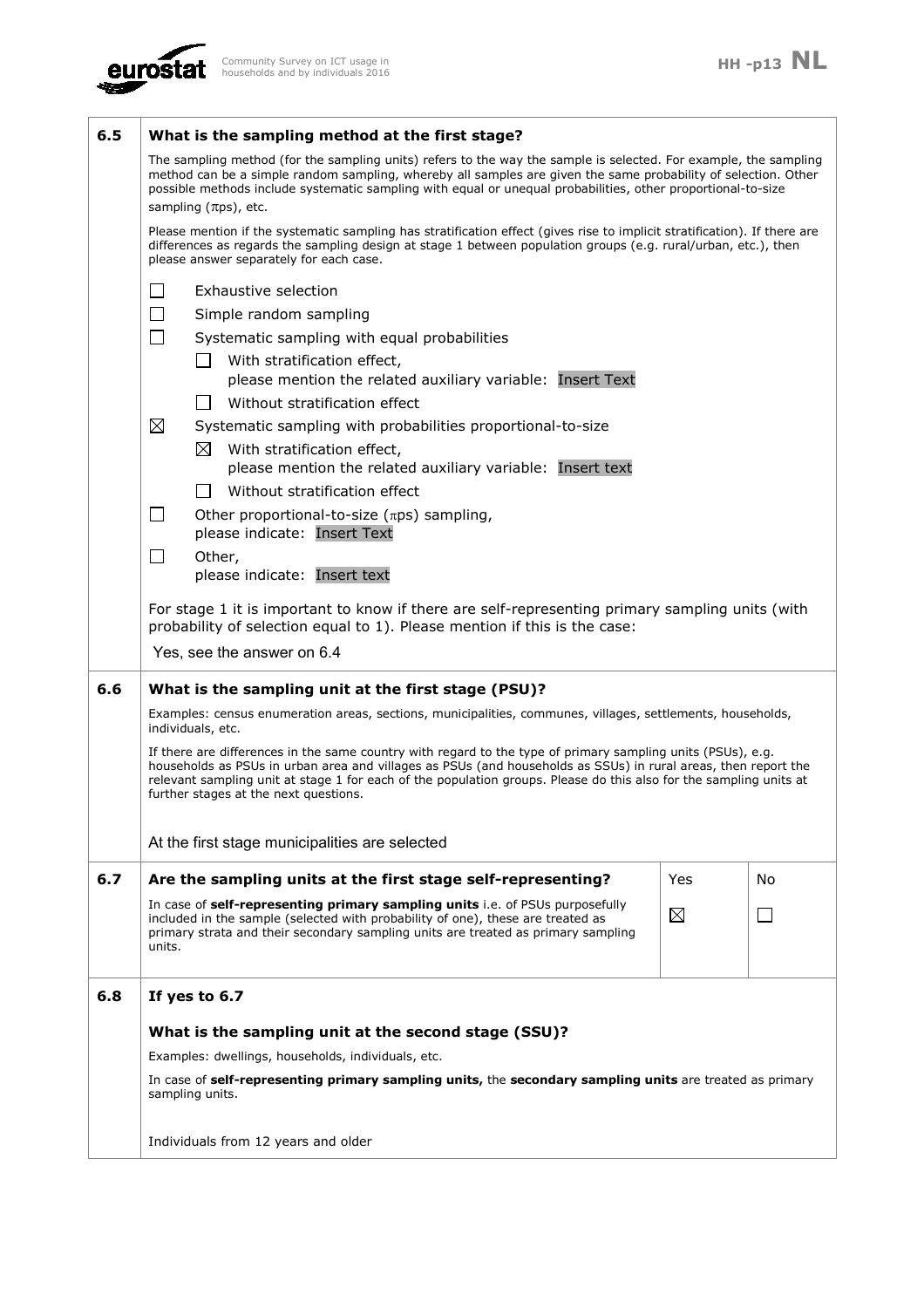

| 6.9  | What is the sampling unit at the ultimate stage?<br>Examples: dwellings, households, individuals, etc.<br>Individuals                                                                                                                                                                                                                                                                                                                                                                                                                                                                                                                   |                     |               |
|------|-----------------------------------------------------------------------------------------------------------------------------------------------------------------------------------------------------------------------------------------------------------------------------------------------------------------------------------------------------------------------------------------------------------------------------------------------------------------------------------------------------------------------------------------------------------------------------------------------------------------------------------------|---------------------|---------------|
| 6.10 | How many individuals are interviewed in the household?<br>Interviewed units are units from which data are collected. The interviewed unit can<br>be different from the ultimate sampling unit.<br>For instance, the sampling unit at an ultimate stage can be a household and the<br>interviewed unit can be an individual (all eligible individuals in the household are<br>interviewed $-$ this is a cluster sampling).<br>Furthermore, the sampling unit at the ultimate stage can also be an individual and<br>the interviewed unit can be all eligible individuals in the same household. This is an<br>indirect cluster sampling. | One or<br>some<br>⊠ | All<br>$\Box$ |
| 6.11 | Does the survey have a longitudinal component?<br>The survey collects data from the same sample elements on multiple occasions over<br>time.                                                                                                                                                                                                                                                                                                                                                                                                                                                                                            | Yes<br>$\Box$       | No<br>⊠       |
| 6.12 | If yes to 6.11, please provide additional information!<br>If the survey sample is based on rotation groups, please specify the number of rotation groups.<br>Are the rotation groups of equal sizes?<br>What is the frequency of rotation of groups?<br>How are new rotation groups selected?<br>If the survey sample is drawn from another survey sample/micro-census/master sample, then does the rotation<br>take place at the level of the other survey sample/micro-census/master sample?<br>Insert text                                                                                                                           |                     |               |
| 6.13 | Please provide any additional information on the sampling design.<br>Sample persons who have not responded by internet in the first step are re-approached in the second step<br>by phone (if a phone number is available), still to take part on the survey. The service and telephone                                                                                                                                                                                                                                                                                                                                                 |                     |               |

registers of Experian is used to search for fixed and mobile telephone numbers.

|      | Sample size                                                                                                                                                                                     | <b>Households</b>         | <i>Individuals</i><br>(aged 16 to 74)        | Individuals<br>(younger than<br>16)                    | <i>Individuals</i><br>(older than 74) |
|------|-------------------------------------------------------------------------------------------------------------------------------------------------------------------------------------------------|---------------------------|----------------------------------------------|--------------------------------------------------------|---------------------------------------|
| 6.14 | Gross sample size                                                                                                                                                                               |                           |                                              | $\rightarrow$ if not applicable, please<br>leave blank |                                       |
|      | The number of households/individuals<br>initially selected from the sampling frame (if<br>not applicable, please indicate why).                                                                 |                           |                                              |                                                        |                                       |
|      | Please restrict the numbers in the first two<br>columns to the <i>Eurostat scope</i> (if additional<br>age groups are covered, these can be<br>reported separately in the last two<br>columns). | <b>See</b><br>individuals | 12421                                        | 758                                                    | 1 207                                 |
| 6.15 | <b>Net sample size</b><br>The number of households/individuals that<br>can be used in the final database (if not<br>applicable, please indicate why).                                           |                           | To be filled in under §7.C<br>(final report) |                                                        |                                       |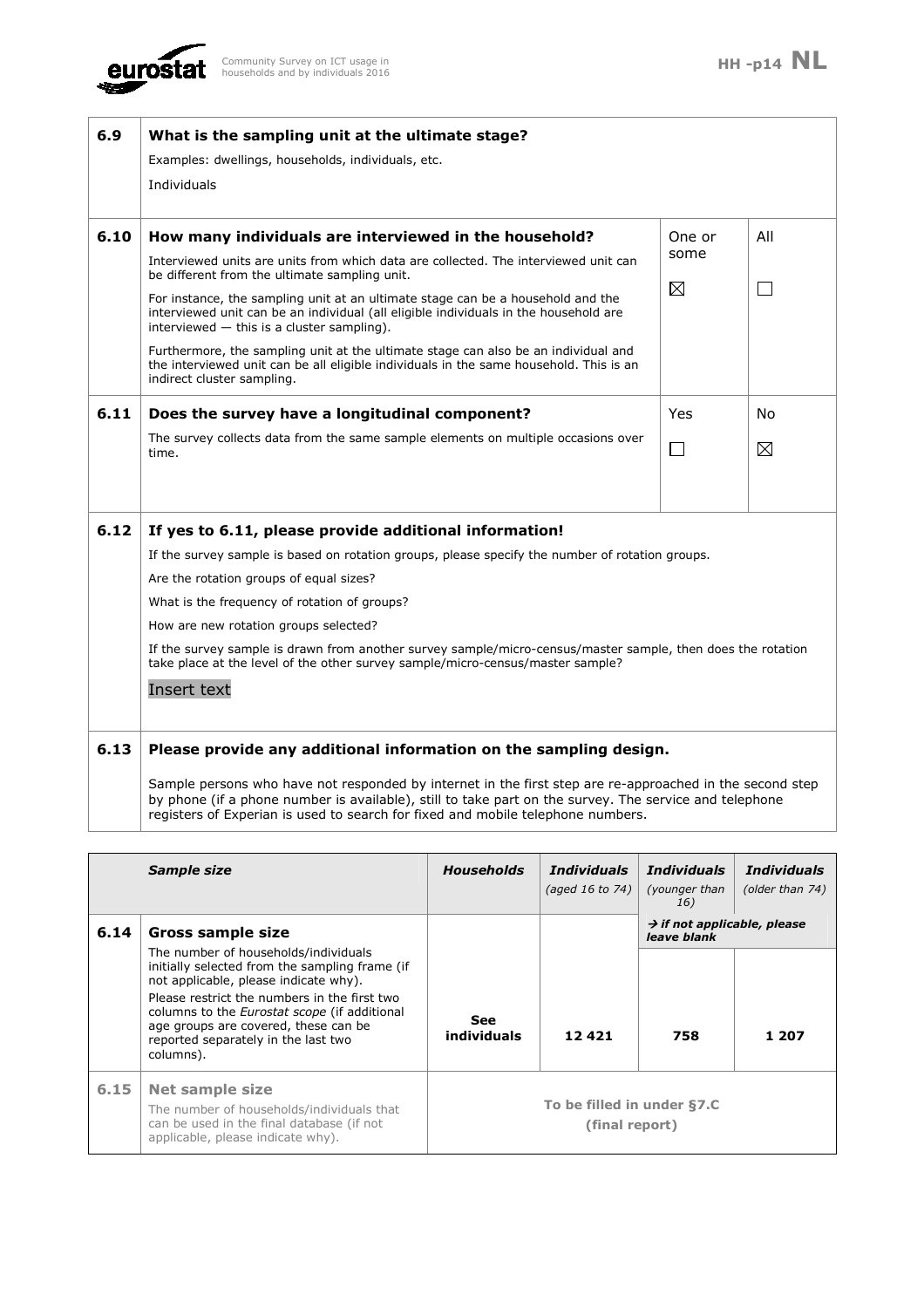

# **7. Response and non-response**

### **(quality report)**

*Note: This chapter only deals with non-response error. Other non-sampling error such as frame errors, measurement and processing errors or model assumption errors are discussed elsewhere or outside the scope of this methodological report.* 

### **UNIT NON-RESPONSE**

Unit non-response occurs when not all elements (households and/or individuals) of the gross sample (i.e. the initial sample drawn from the reference sampling frame) participate in the survey and are thus not included in the net sample.

However, not all types of non-response are taken into account when calculating the response rate (in §7.D) as they can be rather related to the quality of e.g. the sampling frame than to the quality of the survey data.

Note: In this report - for reasons of comparability across countries - all non-contacts are considered to be *non-response of eligible cases* (where in reality some of the non-contacts may concern ineligible cases).

**If additional age groups were covered, please report separately for individuals in the general scope (16-74), and any additional age groups covered (see the last two columns).**

**If no additional age groups were covered (see also §3.2 and §4.1), the last two columns can be left blank.** 

|     |                                                                               | <b>Number of</b><br>households | <b>Number of</b><br><i>individuals</i><br>(aged 16-74) | <b>Number of</b><br><i>individuals</i><br>( < 16)      | <b>Number of</b><br><i>individuals</i><br>( > 74) |
|-----|-------------------------------------------------------------------------------|--------------------------------|--------------------------------------------------------|--------------------------------------------------------|---------------------------------------------------|
| 7.A | <b>Gross sample size</b><br>The number of households/individuals initially    | <b>See</b><br>individuals      | 10 450                                                 | $\rightarrow$ if not applicable,<br>please leave as is |                                                   |
|     | selected from the sampling frame (if not<br>applicable, please indicate why). |                                |                                                        | 645                                                    | 754                                               |

|     | Type of unit non-response (ineligible<br>cases)                                                                                                                                                                  | <b>Number of</b><br>households | <b>Number of</b><br><i>individuals</i><br>(aged 16-74) | <b>Number of</b><br><i>individuals</i><br>(< 16) | <b>Number of</b><br><i>individuals</i><br>$($ >74)     |
|-----|------------------------------------------------------------------------------------------------------------------------------------------------------------------------------------------------------------------|--------------------------------|--------------------------------------------------------|--------------------------------------------------|--------------------------------------------------------|
| 7.1 | Ineligible: out-of-scope<br>E.g. selected household is not in the target                                                                                                                                         | See<br>individuals             | Not<br>applicable                                      |                                                  | $\rightarrow$ if not applicable,<br>please leave as is |
|     | population because all members are over 75 years<br>old.                                                                                                                                                         |                                |                                                        |                                                  | -1                                                     |
| 7.2 | <b>Other ineligible</b><br>E.g. no dwelling exists at the selected address or<br>selected individual has died between the reference<br>data of the sampling frame (cf. §5.2) and the<br>moment of the interview. | <b>See</b><br>individuals      | 721                                                    | 41                                               | 41                                                     |

| 7.B | <b>Number of eligible elements</b>                                | See         | 9 7 2 9 | 604 | 713 |
|-----|-------------------------------------------------------------------|-------------|---------|-----|-----|
|     | I.e. the gross sample size corrected for the<br>ineligible cases. | individuals |         |     |     |
|     | ► $[§7.B] = [§7.A] - [§7.1] - [§7.2]$                             |             |         |     |     |

|     | Type of unit non-response (eligible cases)                    | <b>Number of</b><br>households | <b>Number of</b><br><i>individuals</i><br>(aged 16-74) | <b>Number of</b><br><i>individuals</i><br>(< 16)       | <b>Number of</b><br><i>individuals</i><br>$($ >74) |
|-----|---------------------------------------------------------------|--------------------------------|--------------------------------------------------------|--------------------------------------------------------|----------------------------------------------------|
| 7.3 | <b>Non-contact</b>                                            | See<br>individuals             |                                                        | $\rightarrow$ if not applicable,<br>please leave as is |                                                    |
|     | E.g. no one was home or postal survey was never<br>sent back. |                                | 773                                                    | 41                                                     | 10                                                 |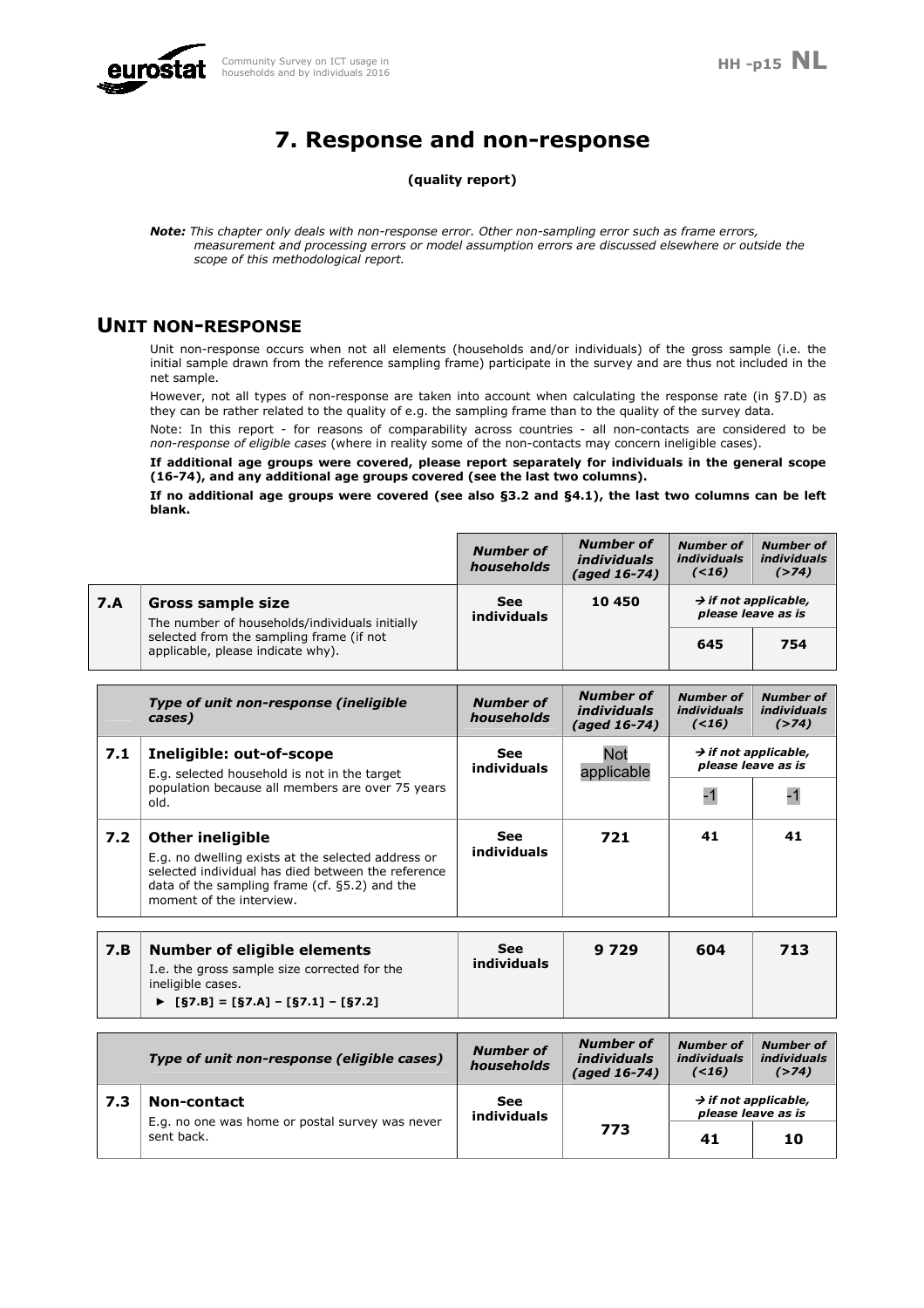

**– [§7.6] – [§7.7]**

| 7.4 | <b>Refusal</b><br>E.g. selected household or individual was<br>contacted but refused to take part in the survey.                                                                                                                                                                                                                           | <b>See</b><br>individuals | 1021              | 85            | 73            |
|-----|--------------------------------------------------------------------------------------------------------------------------------------------------------------------------------------------------------------------------------------------------------------------------------------------------------------------------------------------|---------------------------|-------------------|---------------|---------------|
| 7.5 | <b>Inability to respond</b><br>E.g. selected household or individual was unable<br>to participate due to language barriers or cognitive<br>or physical incapacity to respond.                                                                                                                                                              | <b>See</b><br>individuals | 213               | 15            | 97            |
| 7.6 | <b>Rejected interviews</b><br>E.g. the selected household/individual did take<br>part but the survey form cannot be used (poor<br>quality - e.g. strong inconsistencies; unacceptable<br>item-response $-$ e.g. individual left most of the<br>questions unanswered; survey form got lost and<br>interview cannot be repeated; etc.).      | <b>See</b><br>individuals | 34                | 1             | 9             |
| 7.7 | Other non-response<br>Please specify the other types of non-response<br>encountered.<br>Note: please add the other non-response related<br>to ineligibility of the selected elements under §7.2.<br>Cannot be interviewed: moved to another home<br>No contact by phone (wrong phone number)<br>No phone number available for interviewing | <b>See</b><br>individuals | 237<br>43<br>2846 | 9<br>0<br>161 | 4<br>5<br>110 |
| 7.C | <b>Net sample size</b><br>The number of households/individuals that can be<br>used in the final database (if not applicable, please<br>indicate why). This notion corresponds to the final<br>sample in the Tabulation Scheme.<br>► $[§7.C] = [§7.B] - [§7.3] - [§7.4] - [§7.5]$                                                           | <b>See</b><br>individuals | 4561              | 291           | 404           |

 $\overline{\phantom{a}}$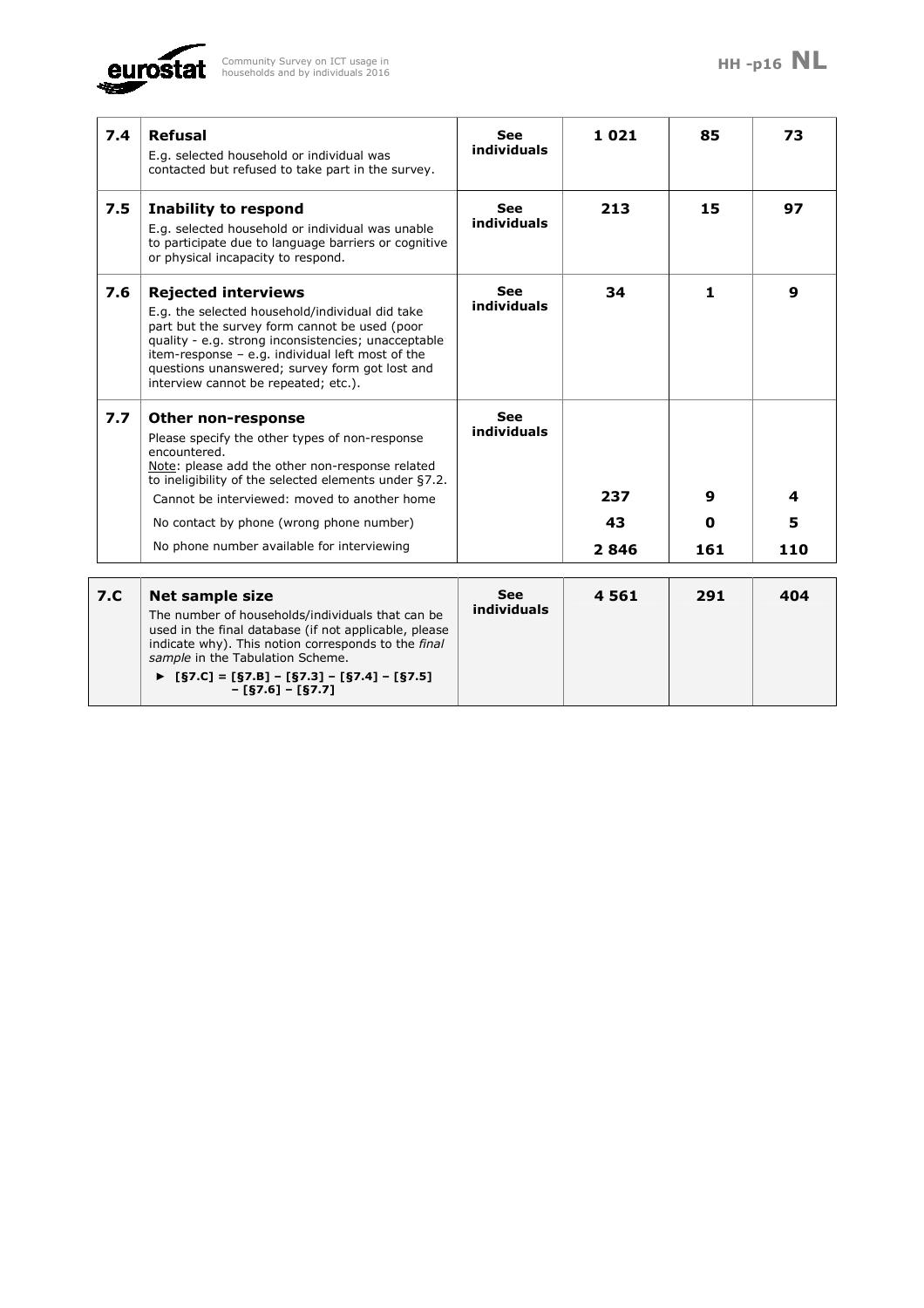

 $\overline{\phantom{0}}$ 

 $\overline{1}$ 

|     |                                                                                                                                                                                                                                                                                                                   | <b>Households</b>  | <b>Individuals</b><br>(aged $16-$<br>74) | <b>Individuals</b><br>(< 16) | <b>Individuals</b><br>$($ >74)                         |
|-----|-------------------------------------------------------------------------------------------------------------------------------------------------------------------------------------------------------------------------------------------------------------------------------------------------------------------|--------------------|------------------------------------------|------------------------------|--------------------------------------------------------|
| 7.D | Unit response rate<br>The unit response rate is the ratio of the number<br>of in-scope respondents ( $=$ the number of                                                                                                                                                                                            | See<br>individuals | 46,9                                     |                              | $\rightarrow$ if not applicable,<br>please leave as is |
|     | achieved interviews or the net sample size, see<br>§7.C) to the number of eligible elements selected<br>from the sampling frame (see §7.B).<br>The number of eligible elements equals the gross<br>sample size (see §7.A) minus the ineligible cases<br>(see $\S7.1$ and $\S7.2$ ).<br>▶ [§7.D] = [§7.C] / [§7.B] |                    |                                          | 48,2                         | 56,7                                                   |

 $\mathbf{r}$ 

| 7.8 | Comments on the unit response rate, if any               |
|-----|----------------------------------------------------------|
|     | The overall response rate (cawi $+$ cati) was calculated |

| 7.9 | Methods used for minimizing unit non-response                                                                                                                                                       |
|-----|-----------------------------------------------------------------------------------------------------------------------------------------------------------------------------------------------------|
|     | Where applicable, give a description of measures taken to reduce the unit non-response:                                                                                                             |
|     | · advance notification in the form of a letter or phone call;<br>· system of reminders, number of visits, number of attempts for phone calls, etc.                                                  |
|     | · showing respondents how the data they are providing are being used;                                                                                                                               |
|     | $\cdot$ etc.                                                                                                                                                                                        |
|     | In advance a letter of notification was sent to the household/individual. For persons under 16                                                                                                      |
|     | the approval of the parents was asked. In the first step (April) sample person are asked to take<br>part at the survey by answering the questionnaire by internet. This request is followed up by a |
|     | reminder after two weeks and a second reminder one week after the first reminder. In the                                                                                                            |
|     | second step (May), sample persons are approached/interviewed by phone (if available) and 6                                                                                                          |
|     | (fixed) or 7 (mobile) phone calls were allowed to make contact                                                                                                                                      |
|     |                                                                                                                                                                                                     |
|     |                                                                                                                                                                                                     |

| 7.10 | Methods used for dealing with unit non-response                                                                                                                                                                                                                                                                                                                                                              |
|------|--------------------------------------------------------------------------------------------------------------------------------------------------------------------------------------------------------------------------------------------------------------------------------------------------------------------------------------------------------------------------------------------------------------|
|      | Indicate whether imputations are made for unit non-response and give a short description of the methods used<br>(e.g. correction factor in the weighting procedure, imputation based on background characteristics known from the<br>sampling frame, etc.).                                                                                                                                                  |
|      | Weighting procedure individuals: The subgroups for which weighting factors are calculated are<br>based on the demographic and socio-economic variables: sex, age, marital status, origin,<br>income, size of the household, urban density and region. These weighting factors partially<br>correct biases caused by the unit non-response for target variables, such as the use of<br>computer and internet. |
|      | The weighting factor for households is the quotient of: the individual weighting factor /<br>household size of individuals aged 16-74 in the population                                                                                                                                                                                                                                                      |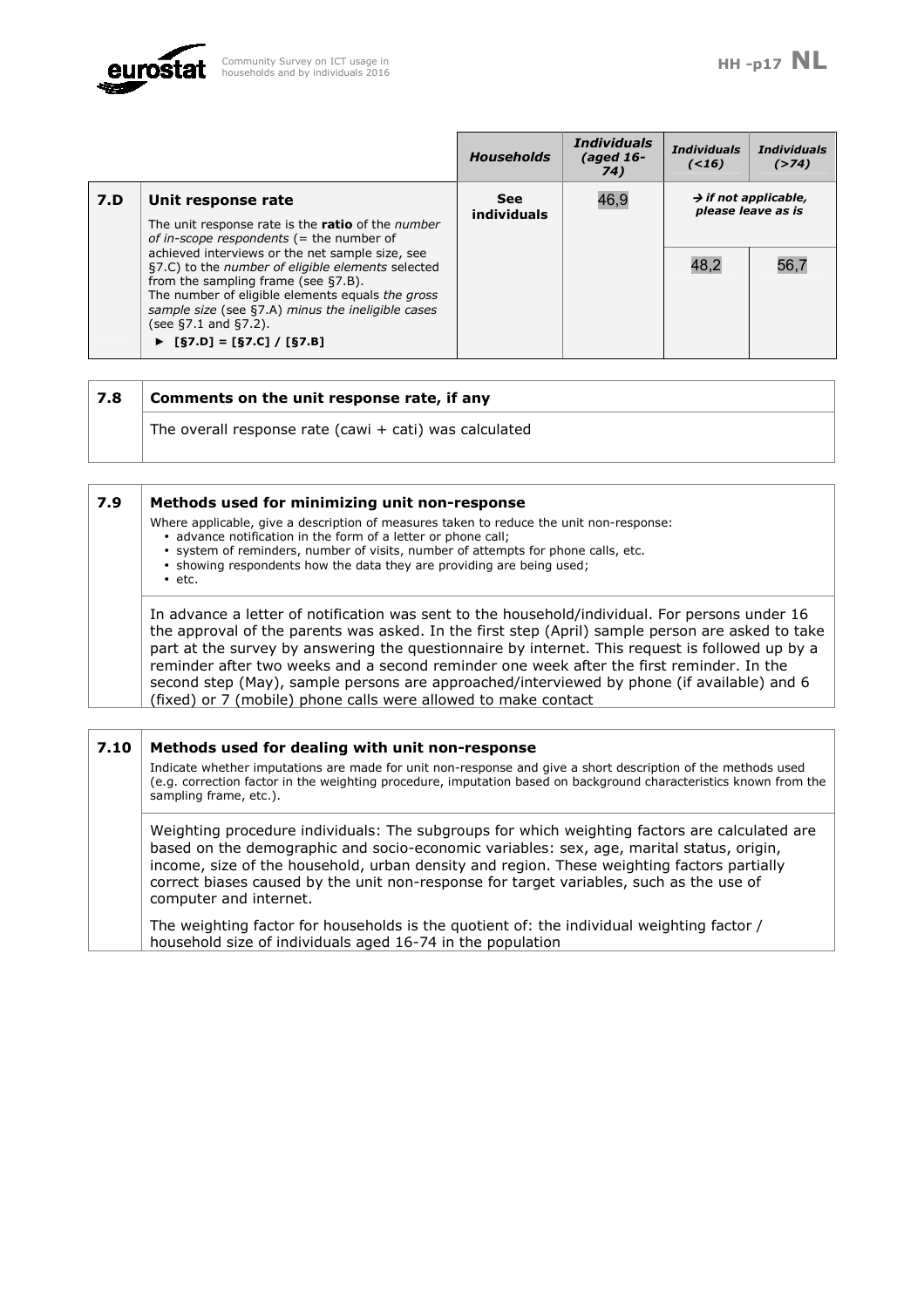

| 7.11 | Has substitution been used?<br>Please indicate whether the instructions to interviewers allow for proxy interviews<br>(another person in the household than the one who was randomly selected can<br>answer the questions).<br>If yes, please give an estimate of the percentage of proxy interviews<br>(compared to the total number of interviews). | Yes | No.<br>⊠ |
|------|-------------------------------------------------------------------------------------------------------------------------------------------------------------------------------------------------------------------------------------------------------------------------------------------------------------------------------------------------------|-----|----------|
|      | 0%<br>Substitution rate (%)                                                                                                                                                                                                                                                                                                                           |     |          |
|      | On which criterion has the selection of the substituted units<br>been based?<br>Insert text                                                                                                                                                                                                                                                           |     |          |

## **ITEM NON-RESPONSE**

Item non-response occurs when a respondent provides some, but not all, of the requested information, or if the reported information is not useable (note that entirely non-useable questionnaire are already counted in the *unit* non-response, see §7.6).

It may occur for a variety of reasons. Items may be missing because the respondent broke off the interview after partially completing it (but enough data were provided so that the questionnaire is not classified as a unit non-response). Items may be missing because the respondent inadvertently skipped an item, a module or a page (especially in self-administered mail surveys). Or a respondent may simply not have the information on the question (and no don't know option is foreseen) or refuse to give the requested information.

As item non-response usually goes hand-in-hand with systematic bias (e.g. the proportion of *No* answers may be higher among people with item non-response compared to those who did answer on a specific item), it is useful to assess the degree and impact of this type of non-response.

**7.12 Questions or items with item response rates below 90%**  If any, identify the items with low response rates (the cut-off value to be used is 0.90) and indicate their respective response rates. The item non-response rate should of course be calculated taking into account the routing and filtering in the questionnaire.

On the household question of type of broadband connection more than 10% of the respondents answered with don't know'. So the figures of this (sub) items are unreliable and not usable, without correction or imputation (see 7.13 and 7.15).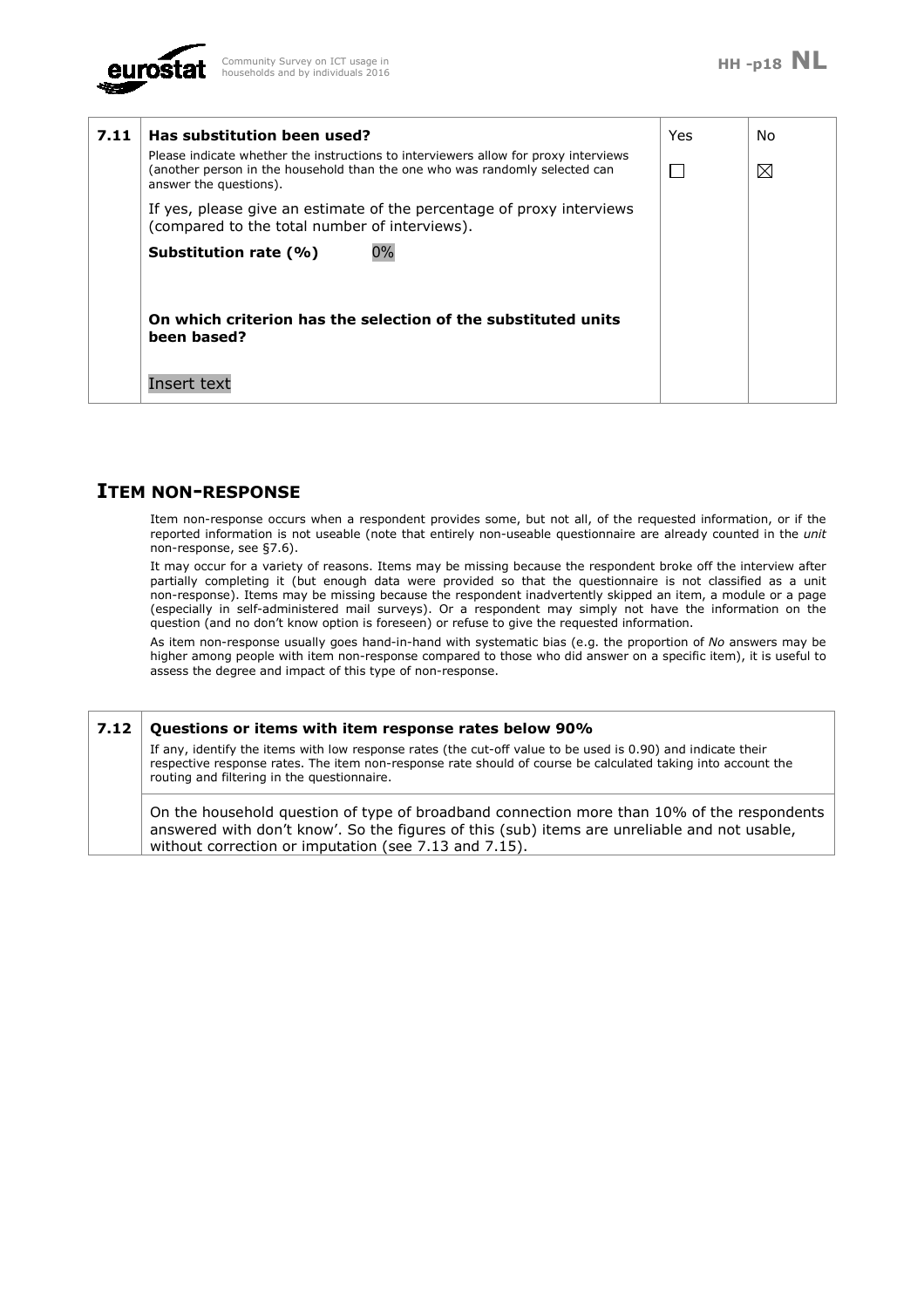

| 7.13 |        | What imputation methods have been used?<br>Indicate whether imputations are made for item non-response and give a short description of the methods used<br>(e.g. nearest-neighbour imputation, hot deck imputation, mode imputations within classes, etc.).                                                                                                                                                                                             |                        |                        |
|------|--------|---------------------------------------------------------------------------------------------------------------------------------------------------------------------------------------------------------------------------------------------------------------------------------------------------------------------------------------------------------------------------------------------------------------------------------------------------------|------------------------|------------------------|
|      |        | (Multiple choices possible)                                                                                                                                                                                                                                                                                                                                                                                                                             |                        |                        |
|      | П      | <b>None</b>                                                                                                                                                                                                                                                                                                                                                                                                                                             |                        |                        |
|      | ⊠      | <b>Deductive imputation</b>                                                                                                                                                                                                                                                                                                                                                                                                                             |                        |                        |
|      |        | An exact value can be derived as a known function of certain characteristics (e.g. the value received for a family<br>allowance is a known function of certain characteristics like income class, age of children, etc. As soon as those<br>characteristics are known, it becomes possible to calculate the value of a family allowance without error.)                                                                                                 |                        |                        |
|      |        | <b>Deterministic imputation</b>                                                                                                                                                                                                                                                                                                                                                                                                                         |                        |                        |
|      |        | Deterministic imputation leads to estimators with no random component, that is, if the imputation were to be re-<br>conducted, the outcome would be the same.                                                                                                                                                                                                                                                                                           |                        |                        |
|      | $\Box$ | Mean/Median                                                                                                                                                                                                                                                                                                                                                                                                                                             |                        |                        |
|      | $\Box$ | Mean/Median by class                                                                                                                                                                                                                                                                                                                                                                                                                                    |                        |                        |
|      | $\Box$ | Regression-based                                                                                                                                                                                                                                                                                                                                                                                                                                        |                        |                        |
|      | $\Box$ | Donor                                                                                                                                                                                                                                                                                                                                                                                                                                                   |                        |                        |
|      | $\Box$ | Other (please specify): Insert Text                                                                                                                                                                                                                                                                                                                                                                                                                     |                        |                        |
|      |        | <b>Random imputation</b>                                                                                                                                                                                                                                                                                                                                                                                                                                |                        |                        |
|      |        | Random imputation leads to estimators with a random component, that is, if the imputation were re-conducted, it<br>would lead to a different result.                                                                                                                                                                                                                                                                                                    |                        |                        |
|      | □      | Hot-deck                                                                                                                                                                                                                                                                                                                                                                                                                                                |                        |                        |
|      | □      | Cold-deck                                                                                                                                                                                                                                                                                                                                                                                                                                               |                        |                        |
|      | □      | Simulated residuals                                                                                                                                                                                                                                                                                                                                                                                                                                     |                        |                        |
|      | $\Box$ | Other (please specify): Insert text                                                                                                                                                                                                                                                                                                                                                                                                                     |                        |                        |
|      | $\Box$ | <b>Multiple imputation</b>                                                                                                                                                                                                                                                                                                                                                                                                                              |                        |                        |
|      |        | Multiple imputation methods offer the possibility of deriving variance estimators by taking imputation into account.<br>In multiple imputation each missing value is replaced (instead of a single value) with a set of plausible values that<br>represent the uncertainty of the right value to impute. The incorporation of imputation variance can be easily<br>achieved based on the variability of estimates among the multiply imputed data sets. |                        |                        |
| 7.14 |        | What was the overall imputation rate for the main indicators?                                                                                                                                                                                                                                                                                                                                                                                           |                        |                        |
|      |        | For each of the target indicators below, please report the proportion of observations that are imputed values.                                                                                                                                                                                                                                                                                                                                          |                        |                        |
|      |        | Moreover, if applicable, please report the share of the estimate that is contributed by the imputed values.                                                                                                                                                                                                                                                                                                                                             |                        |                        |
|      |        |                                                                                                                                                                                                                                                                                                                                                                                                                                                         |                        |                        |
|      |        | <b>Main target indicator</b>                                                                                                                                                                                                                                                                                                                                                                                                                            | Imp. Rate              | Imp. Rate              |
|      |        |                                                                                                                                                                                                                                                                                                                                                                                                                                                         | (% of<br>observations) | (share of<br>estimate) |
|      |        | Proportion of households having access to the Internet at home                                                                                                                                                                                                                                                                                                                                                                                          | 0%                     | $0\%$                  |
|      |        | (item 'Yes' in A1 of the 2016 model questionnaire)                                                                                                                                                                                                                                                                                                                                                                                                      |                        |                        |
|      |        | Proportion of households using a broadband connection                                                                                                                                                                                                                                                                                                                                                                                                   | 2.4%                   | 96.8%                  |
|      |        | (a 'Yes' on option a or b in A2 of the 2016 model questionnaire)                                                                                                                                                                                                                                                                                                                                                                                        |                        |                        |
|      |        | Proportion of individuals regularly using the Internet: overall                                                                                                                                                                                                                                                                                                                                                                                         | 0%                     | $0\%$                  |
|      |        | (indivduals who ticked option 1 or 2 in B2 of the 2016 model questionnaire)                                                                                                                                                                                                                                                                                                                                                                             |                        |                        |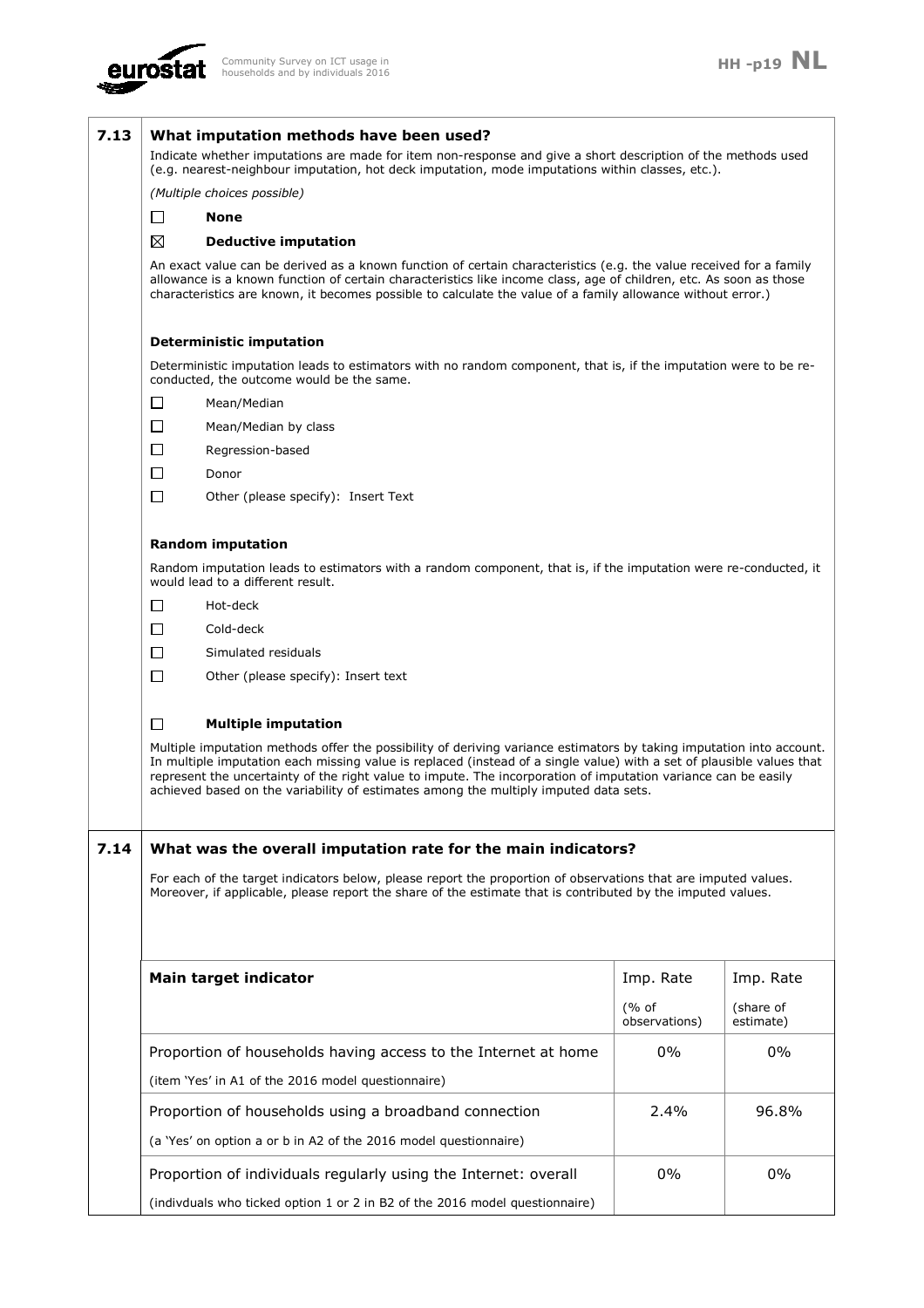

### **7.15 Other comments relating to the item non-response**

If any, please use this box to inform on additional issues on the non-response calculation (e.g. method used in national publications, etc.).

An imputation in 2016 was made again for the household/persons who had answered don't know on the question on access to broadband (question A3, item  $a = fixed$  broadband). The results of the sub items fixed broadband and mobile broadband connection are not reliable and could not be used for analyses. For the imputation we compared simply the DK answers from respondents with the internet activities. If there are 2 or more specific broadband activities like telephoning by internet or reading paper, watching TV etc., the DK answer was ticked first as fixed broadband and added up with mobile broadband to the total of broadband.

The results of this imputation are used for the delivered micro data of individuals and households of the survey on ICT usage 2016. Figures about the total of broadband are quite usable, but as mentioned the data for the sub items fixed and mobile broadband are unreliable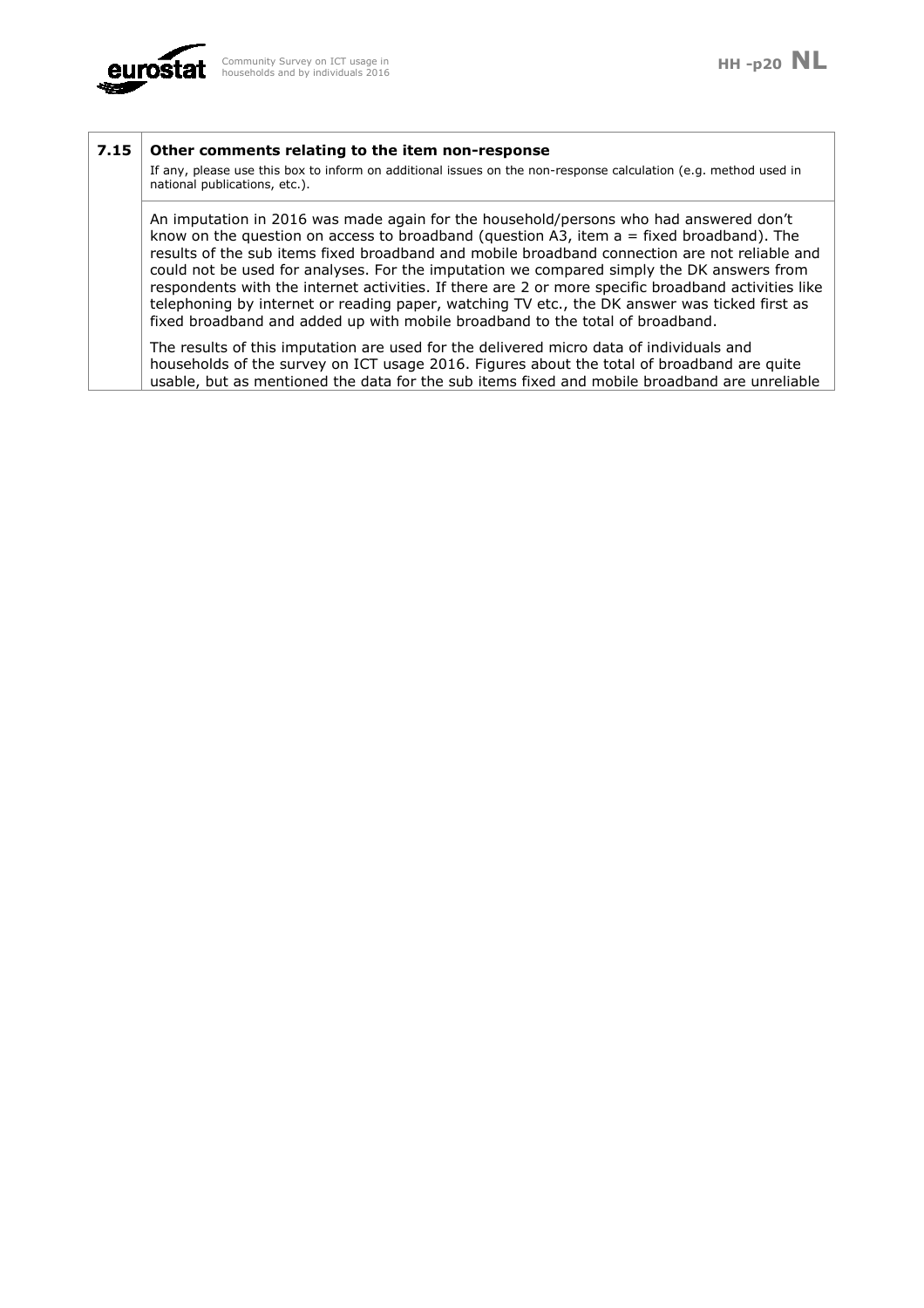

# **8. Grossing-up procedures**

**(quality report)** 

Please give a description of the extrapolation or weighting procedures used to gross up the *households (§8.1)* and the *individuals (§8.2)* in the net sample to the (target) population, discussing the different steps taken or factors applied to the design weighting to take into account the (post)stratification, balancing for unit non-response, etc. In case similar methods are used for grossing-up the net samples of households and individuals, the discussion can be integrated under one heading.

How were the design weights calculated?

Was balanced sampling used and what are the balancing variables?

Has re-weighting for units non-response been performed?

Has adjustment to external data sources been performed?

Is the sample self-weighted?

| 8.1 | <b>Grossing-up procedures for households</b>                                                                                                                                                                         |
|-----|----------------------------------------------------------------------------------------------------------------------------------------------------------------------------------------------------------------------|
|     | The grossing-up procedure for households was enclosed in the weighting procedure (see also<br>question 7.10). All variables used in this procedure are containing the population numbers on<br>the 1e of April 2016. |
|     |                                                                                                                                                                                                                      |
|     |                                                                                                                                                                                                                      |
|     |                                                                                                                                                                                                                      |

**8.2 Grossing-up procedures for individuals**  The grossing-up procedure for individuals was enclosed in the weighting procedure (see also question 7.10). All variables used in this procedure are containing the population numbers on the 1e of April 2016.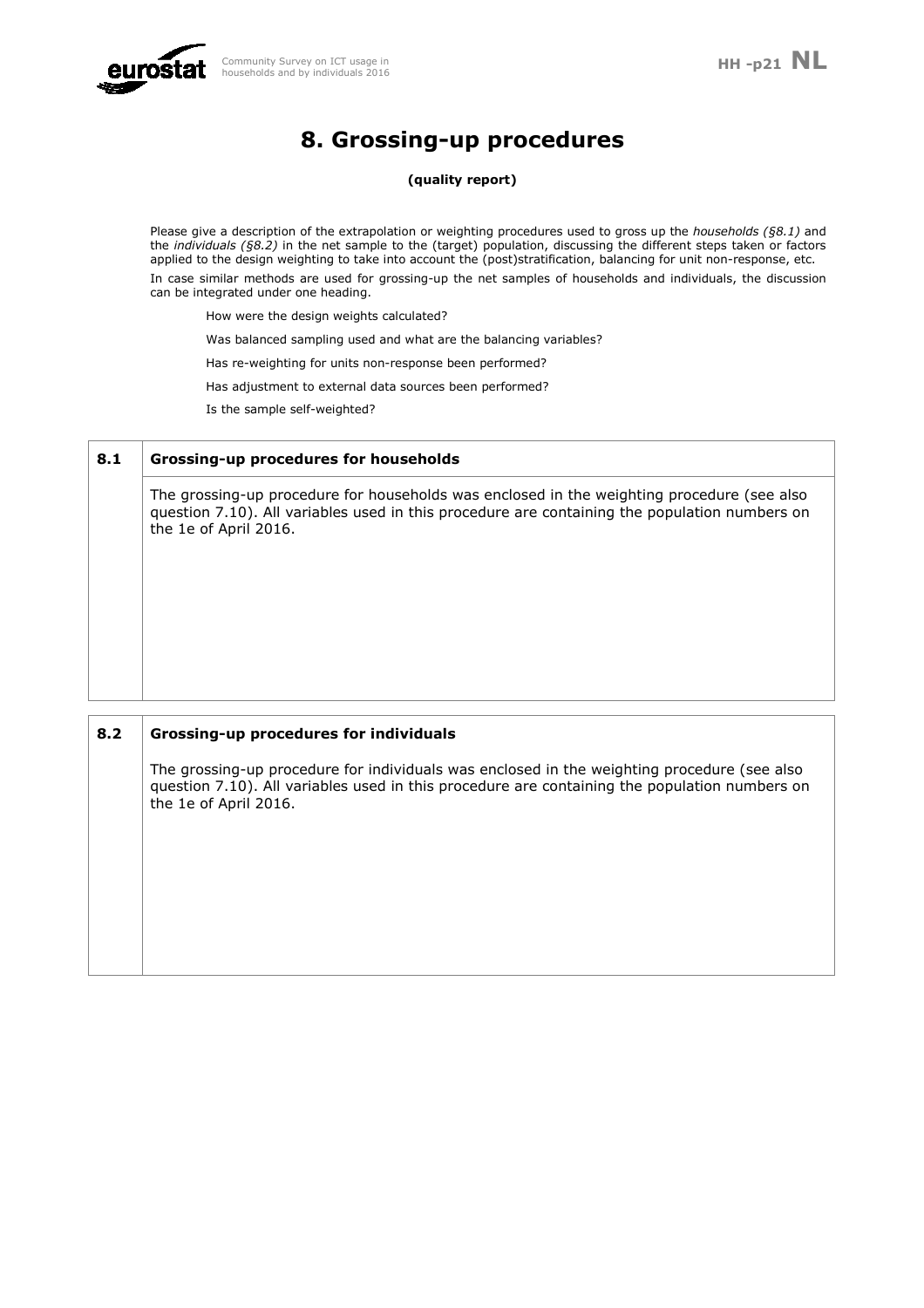

## **9. Sampling error (quality report)**

#### **Standard error (for a selection of indicators)**

The sampling error reflects the fact that only a particular sample was surveyed rather than the entire population. It is estimated by the standard error and can be expressed by the square root of the estimate of the sampling variance ( $\hat{\sigma}_{(\hat{\theta})}$ ). The estimation of the sampling variance should ideally take into account the sampling design (e.g. the stratification).

Please comment on the approach for calculating sampling errors in §9.6. In case the standard errors are derived using the variance formula for simple random sampling and incorporating a factor which reflects the multi-stage, clustered nature of the sampling design, please provide more detailed information in §9.6 d and e.

Please indicate below the number of respondents (absolute value for *Yes* answers), the estimated value of the proportion (in %) as well as the respective *standard error (in percentage points)* for the indicators and subindicators mentioned.

**Please note that the accuracy measure used, i.e. the STANDARD DEVIATION, was also addressed in the 2006-2014 report templates but differs from the 2004 and 2005 report templates (where the** *coefficient of variation* **was used).** 

The section 9.7 should be completed with comments on reliability and representativeness of results and completeness of dataset. The two questions should be left blank if not applicable, i.e. if standard errors found were adequate or if subgroups of the population had always a sufficient number of respondents.

|        | Indicator or subindicator                                                                                                                  | Number of   | Estimated<br>proportion | Standard              |
|--------|--------------------------------------------------------------------------------------------------------------------------------------------|-------------|-------------------------|-----------------------|
|        | - on households and individuals in the general scope (16-74) and related<br>subgroups -                                                    | respondents | (%)                     | error $(%$<br>points) |
| 9.1    | Proportion of households having access to the Internet at home<br>(item 'Yes' in A1 of the 2016 model questionnaire)                       | 4561        | 98,0                    | 0,21                  |
| 9.2    | Proportion of households using a broadband connection<br>(a 'Yes' on option a or $b$ in A2 of the 2016 model questionnaire)                | 4561        | 96,8                    | 0,26                  |
| 9.3    | Proportion of individuals regularly using the Internet: overall<br>(indiv. who ticked option 1 or 2 in B2 of the 2016 model questionnaire) | 4561        | 96,8                    | 0,26                  |
| 9.3.1  | Proportion of ind. regularly using the Internet: males<br>(as % of all men)                                                                | 2241        | 93,8                    | 0,51                  |
| 9.3.2  | Proportion of ind. regularly using the Internet: females<br>(as % of all women)                                                            | 2320        | 92,9                    | 0,53                  |
| 9.3.3  | Proportion of ind. regularly using the Internet: age group 16-24 years<br>(as % of all individuals aged 16-24 years)                       | 654         | 97,2                    | 0,64                  |
| 9.3.4  | Proportion of ind. regularly using the Internet: age group 25-34 years<br>(as % of all individuals aged 25-34 years)                       | 502         | 98,0                    | 0,62                  |
| 9.3.5  | Proportion of ind. regularly using the Internet: age group 35-44 years<br>(as % of all individuals aged 35-44 years)                       | 671         | 96,7                    | 0,69                  |
| 9.3.6  | Proportion of ind. regularly using the Internet: <b>age group 45-54 years</b><br>(as % of all individuals aged 45-54 years)                | 1053        | 95,9                    | 0,61                  |
| 9.3.7  | Proportion of ind. regularly using the Internet: age group 55-64 years<br>(as % of all individuals aged 55-64 years)                       | 1089        | 92,2                    | 0,81                  |
| 9.3.8  | Proportion of ind. regularly using the Internet: age group 65-74 years<br>(as % of all individuals aged 65-74 years)                       | 592         | 79,1                    | 1,67                  |
| 9.3.9  | Proportion of ind. regularly using the Internet: low educational level<br>(as % of all individuals with low education)                     | 1107        | 83,2                    | 1,12                  |
| 9.3.10 | Proportion of ind. regularly using the Internet: medium educat. level<br>(as % of all individuals with medium education)                   | 1804        | 96,1                    | 0,46                  |
| 9.3.11 | Proportion of ind. regularly using the Internet: high educational level<br>(as % of all individuals with high education)                   | 1472        | 99.0                    | 0,26                  |
| 9.3.12 | Proportion of ind. regularly using the Internet: students<br>(as % of all students)                                                        | 153         | 96,7                    | 1,44                  |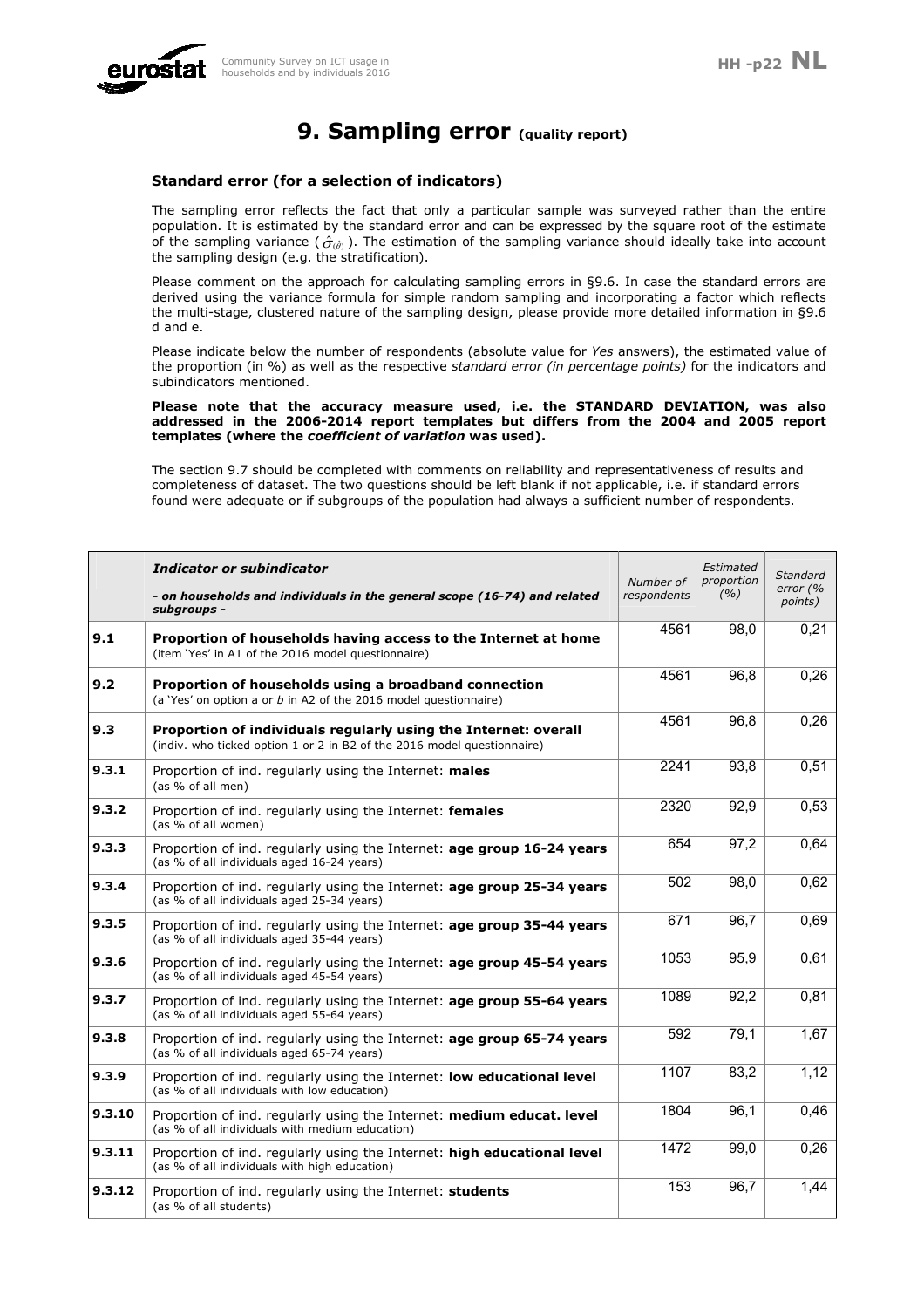

| 9.3.13 | Proportion of ind. regularly using the Internet: employees or self-<br>employed (as % of all employees or self-employed)                                                                                                                                                                                                                                                                                           | 3139 | 97,0 | 0,30 |
|--------|--------------------------------------------------------------------------------------------------------------------------------------------------------------------------------------------------------------------------------------------------------------------------------------------------------------------------------------------------------------------------------------------------------------------|------|------|------|
| 9.3.14 | Proportion of ind. regularly using the Internet: <b>unemployed</b><br>(as % of all unemployed)                                                                                                                                                                                                                                                                                                                     | 119  | 95,0 | 2,01 |
| 9.3.15 | Proportion of ind. regularly using the Internet: retired, other inactive<br>(as % of all retired and other inactive)                                                                                                                                                                                                                                                                                               | 1150 | 82,8 | 1,11 |
| 9.4    | Proportion of individuals having submitted completed forms in<br>the last 12 months<br>(individuals who ticked item c in variable C1 of the 2016 model questionnaire)                                                                                                                                                                                                                                              | 4561 | 55,1 | 0,74 |
| 9.5    | Proportion of individuals having ordered goods or services for<br>private use over the internet in the last 12 months<br>(individuals who ticked option 1 or 2 in variable D1 of the 2016 model<br>questionnaire)                                                                                                                                                                                                  | 4561 | 75,0 | 0,64 |
| 9.6    | <b>Calculation of the standard error</b>                                                                                                                                                                                                                                                                                                                                                                           |      |      |      |
|        | There exist different methods by which the standard error of an estimated proportion can be assessed<br>based on the distribution in the sample. Please, describe below the approach which you have followed. This<br>information will help Eurostat to evaluate the comparability of the standard errors supplied in the previous<br>section by the different statistical institutes participating in the survey. |      |      |      |
|        | a) Name and brief description of the applied estimation approach                                                                                                                                                                                                                                                                                                                                                   |      |      |      |
|        | Analytic Method<br>Linearization Method<br>Taylor linearization<br>Linearization based on influence functions<br>Other, please specify: Insert Text<br><b>Replication Methods</b><br>Jackknife<br>Bootstrap<br>Balanced repeated Replication / Balanced half-samples<br>Random Groups<br>Other, please specify: Insert Text<br>Other, please specify: Insert Text<br>b) Basic formula<br>$=$ $\sqrt{p*q}$<br>n     |      |      |      |
|        | c) What tools were used?<br><b>CLAN</b><br><b>GENESEES</b><br><b>SUDAAN</b><br><b>POULPE</b><br><b>CALJACK</b><br><b>BASCULA</b><br>ReGenesees<br>Other, please specify: Insert Text<br>d) Do the methods take into account the effect of:<br>$\Box$ unit non-response?                                                                                                                                            |      |      |      |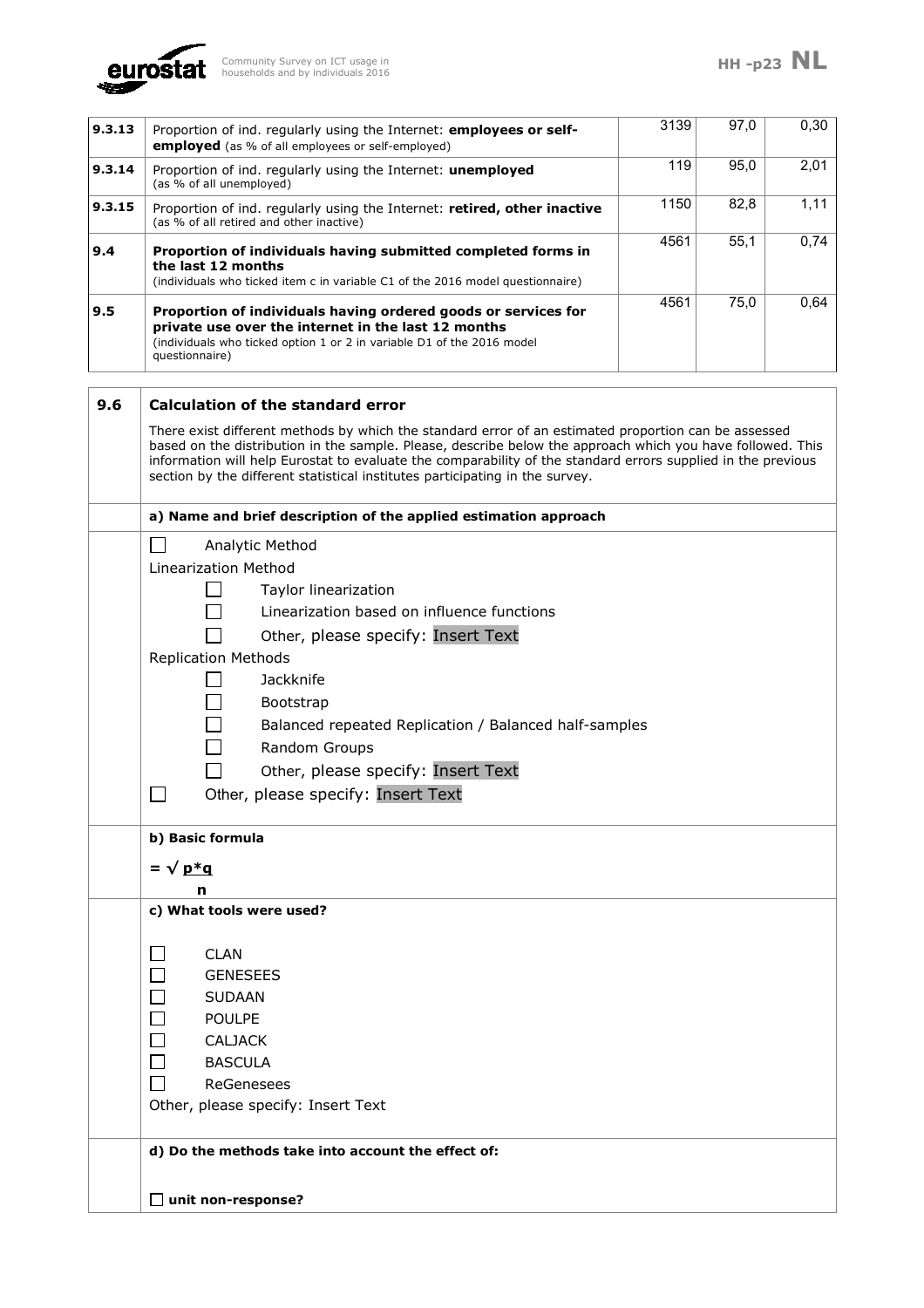

| $\prime$ has to be adjusted to take unit non-response into account. Different methods<br>The variance estimator<br>can be used: methods based on the assumption that respondents are missing at random or completely at<br>random within e.g. strata or constructed response homogeneity groups, methods using the two-phase<br>approach, etc.                                                 |
|------------------------------------------------------------------------------------------------------------------------------------------------------------------------------------------------------------------------------------------------------------------------------------------------------------------------------------------------------------------------------------------------|
| If yes, please indicate:                                                                                                                                                                                                                                                                                                                                                                       |
|                                                                                                                                                                                                                                                                                                                                                                                                |
| $\Box$ imputation?                                                                                                                                                                                                                                                                                                                                                                             |
| Imputation variance can be estimated if multiple imputation is used.                                                                                                                                                                                                                                                                                                                           |
| Replication and analytic methods can be used to incorporate imputation into variance estimation.                                                                                                                                                                                                                                                                                               |
| Deville and Särndal (1994) proposed a method for the regression imputed Horvitz-Thompson estimator.                                                                                                                                                                                                                                                                                            |
| If yes, please indicate:                                                                                                                                                                                                                                                                                                                                                                       |
|                                                                                                                                                                                                                                                                                                                                                                                                |
| $\Box$ coverage errors (over-coverage, multiple listings)?                                                                                                                                                                                                                                                                                                                                     |
| Methodology of domain estimation can be used. Target population has to be defined as a domain of the<br>frame population.                                                                                                                                                                                                                                                                      |
| The related loss of precision can be quantified.                                                                                                                                                                                                                                                                                                                                               |
| If yes, please indicate:                                                                                                                                                                                                                                                                                                                                                                       |
|                                                                                                                                                                                                                                                                                                                                                                                                |
| $\Box$ implicit stratification?                                                                                                                                                                                                                                                                                                                                                                |
| One way to consider implicit stratification is to define explicit strata, from which each of an independent<br>sample is supposed to have been selected.                                                                                                                                                                                                                                       |
| Other methods using analytic formulae are available.                                                                                                                                                                                                                                                                                                                                           |
| If yes, please indicate:                                                                                                                                                                                                                                                                                                                                                                       |
|                                                                                                                                                                                                                                                                                                                                                                                                |
| $\Box$ rotating samples?                                                                                                                                                                                                                                                                                                                                                                       |
| In case of rotating sample schemes, the overlap of samples between e.g. successive quarters reduces the<br>precision of the average of estimates from e.g. quarterly samples and increases the precision for e.g. the<br>quarter-to-quarter estimates of change.                                                                                                                               |
| If yes, please indicate:                                                                                                                                                                                                                                                                                                                                                                       |
|                                                                                                                                                                                                                                                                                                                                                                                                |
| $\Box$ calibration?                                                                                                                                                                                                                                                                                                                                                                            |
| Methods to account for the effect of calibration on variance should be used. E.g. Deville and Särndal<br>method (1992).                                                                                                                                                                                                                                                                        |
| If yes, please indicate:                                                                                                                                                                                                                                                                                                                                                                       |
|                                                                                                                                                                                                                                                                                                                                                                                                |
| e) Main reference in the literature                                                                                                                                                                                                                                                                                                                                                            |
| Spss 20.0                                                                                                                                                                                                                                                                                                                                                                                      |
| Standard Errors of the Mean (SEMEAN). A measure of how much the value of the mean may vary from<br>sample to sample taken from the same distribution. It can be used to roughly compare the observed mean<br>to a hypothesized value (that is, you can conclude the two values are different if the ratio of the difference<br>to the standard error is less than $-2$ or greater than $+2$ ). |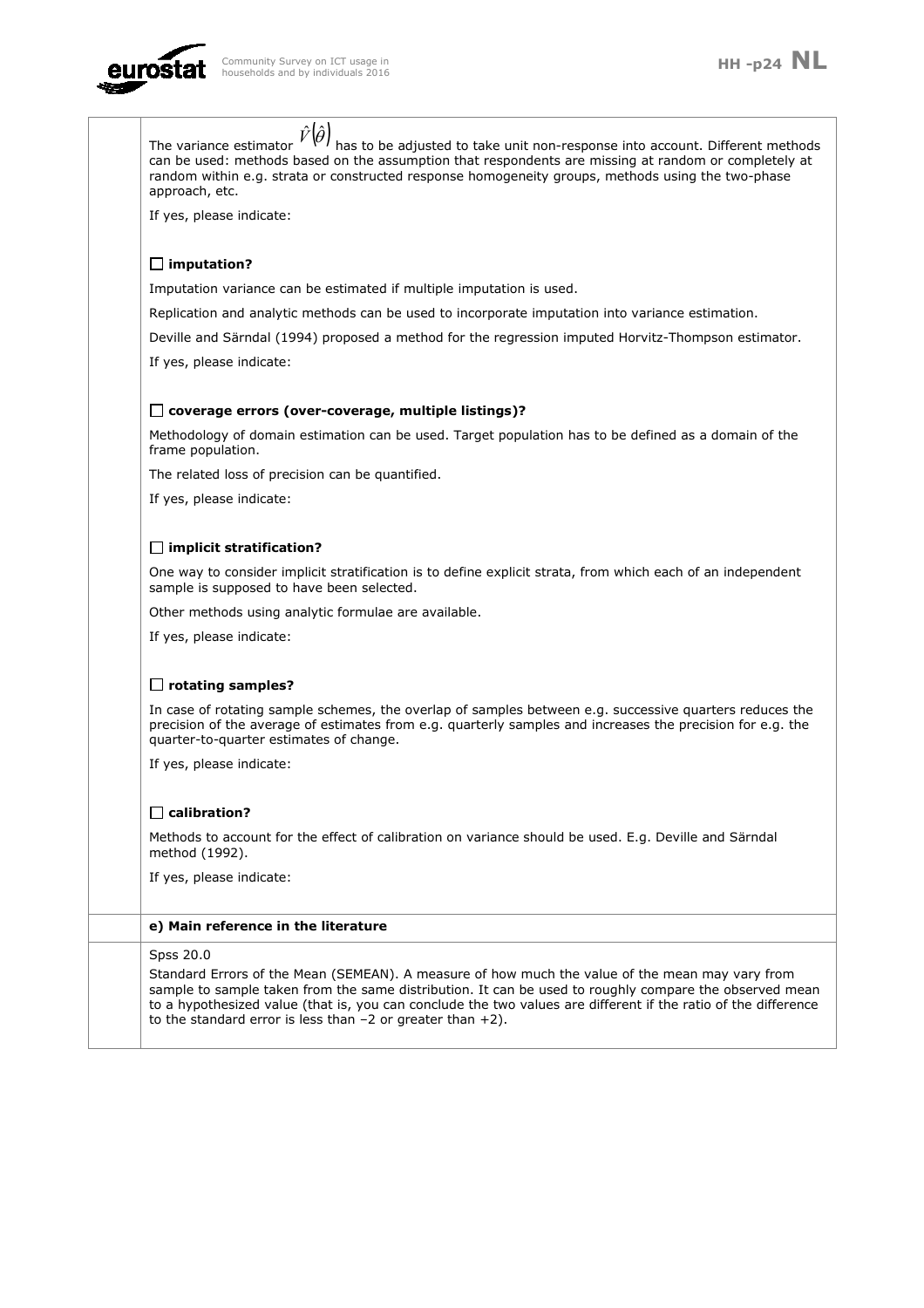

| 9.7 | Comments on reliability and representativeness of results and completeness of<br>dataset                                                                                                                                                                                                                                                                                                                                                                                                                                                                                                                                                                       |
|-----|----------------------------------------------------------------------------------------------------------------------------------------------------------------------------------------------------------------------------------------------------------------------------------------------------------------------------------------------------------------------------------------------------------------------------------------------------------------------------------------------------------------------------------------------------------------------------------------------------------------------------------------------------------------|
|     | These comments should reflect on the standard errors reported for the indicators and subgroups in 9.1 to 9.5<br>above as well as on the other indicators and breakdowns. The estimated standard error shall not exceed 2%<br>points for the overall proportions and shall not exceed 5% points for the proportions relating to the different<br>subgroups of the population where these subgroups constitute at least 10% of the total population in the scope of<br>the survey. If problems were found, these could have implications for future surveys (e.g. need to improve<br>sampling design or to increase sample sizes for households or individuals). |
|     | Indicators and breakdowns in sections 9.1 to 9.5 above:                                                                                                                                                                                                                                                                                                                                                                                                                                                                                                                                                                                                        |
|     | No comments                                                                                                                                                                                                                                                                                                                                                                                                                                                                                                                                                                                                                                                    |
|     | Other indicators and breakdowns:                                                                                                                                                                                                                                                                                                                                                                                                                                                                                                                                                                                                                               |
|     | See 7.15 for broadband indicator                                                                                                                                                                                                                                                                                                                                                                                                                                                                                                                                                                                                                               |
|     |                                                                                                                                                                                                                                                                                                                                                                                                                                                                                                                                                                                                                                                                |